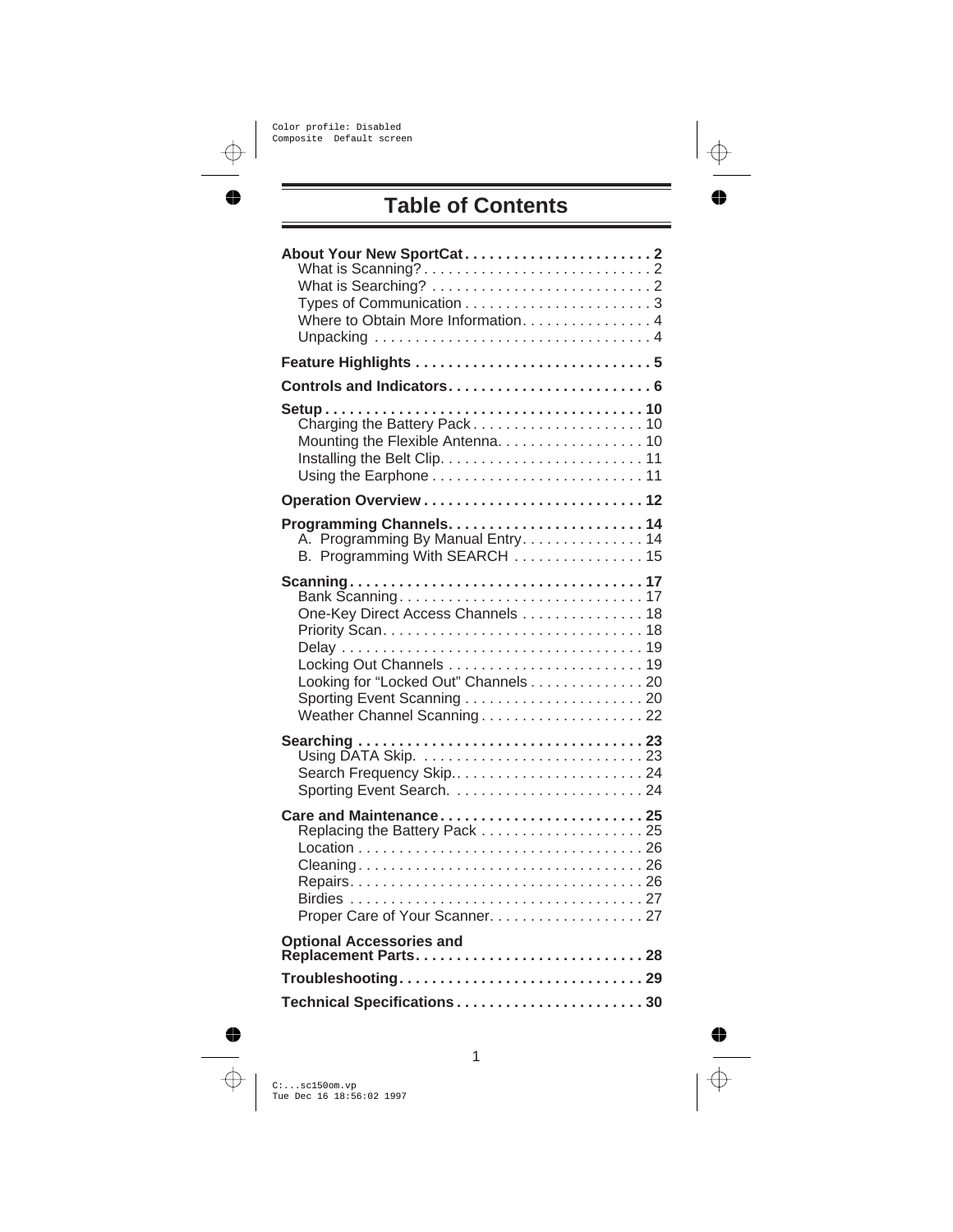# **About Your New SportCat**

The **SportCat**™ is a brand new state-of-the-art information radio with automatic scanning capabilities. It can store frequencies such as sporting events, police,

fire/emergency, and other communications into 10 banks of 10 channels each. And you can scan all 100 channels at super fast Turbo Scan speed.

With the **SportCat**, you can do a fast search for active frequencies on all 12 preprogrammed bands. In the v.h.f. bands (29-54MHz and 137-174MHz) you can also use super fast Turbo Search.

The **SportCat** also has Direct Channel Access for the first 10 channels. This provides quick and easy access to 10 different frequencies so you can keep up with the progress and control of sporting events.

## **What is Scanning?**

Unlike standard AM or FM radio stations, most two-way communications (listed below) do not transmit continuously. The **SportCat** scans programmed channels at the rate of nearly 100 channels per second until it finds an active frequency.

Scanning stops on an active frequency, and remains on that channel as long as the transmission continues. When the transmission ends, the scanning cycle resumes until another transmission is received. Or, you can select an optional Delay so the scanner stays on the channel for 2 more seconds after the transmission stops, waiting for another transmission, before resuming scanning.

While the **SportCat** is scanning channels it is in "SCAN Mode". When you stop the scanning with  $(HOLD)$ , it is in "SCAN HOLD Mode".

## **What is Searching?**

The **SportCat** can search each of 12 preprogrammed bands to find active frequencies. This is different from scanning, because you can search for frequencies that have not been programmed into your **SportCat**. You can set the direction of searching as well as the speed. The Turbo Search feature, new for Uniden scanners, can search v.h.f. bands at up to 3 times the normal speed.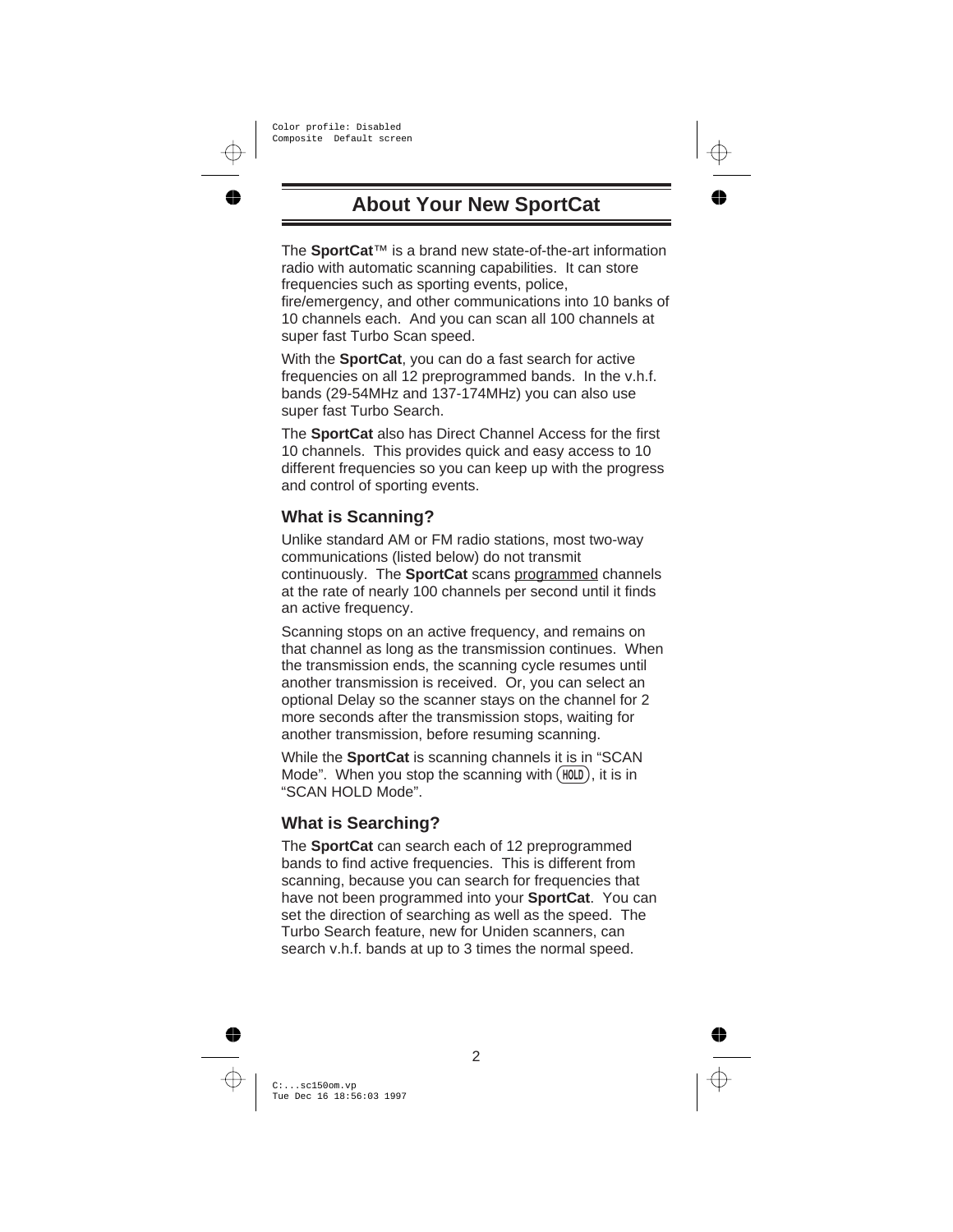When the **SportCat** is searching for active frequencies, it is in "SEARCH Mode" or "TURBO SEARCH Mode". When you stop the search with (HOLD), it is in "SEARCH HOLD Mode".

With both Turbo Scan and Turbo Search, your **SportCat** is truly a Twin Turbo Scanner.

#### **NOTE:**

**The installation, possession, or use of this scanning radio in a motor vehicle may be prohibited, regulated, or require a permit in certain states, cities, and/or local jurisdiction. Your local law enforcement officials should be able to provide you with information regarding the laws in your community.**

#### **Types of Communication**

You will be able to monitor communication such as:

- **»** Automobile, Boat, and Marathon races
- **»** Golf Tournaments
- **»** Traffic information
- **»** Police and fire department (including rescue and paramedics)
- **»** NOAA weather broadcasts (7 preprogrammed channels)
- **»** Land transportation, such as trucking firms, buses, taxis, tow trucks, and railroads
- **»** Marine and amateur radio.
- **»** Aircraft
- **»** Public Service 800 MHz band

#### And many more in the following 12 Bands:

| <b>Frequency</b><br>Range | <b>Steps</b> | <b>Mode</b> | <b>Transmission</b>          |
|---------------------------|--------------|-------------|------------------------------|
| 29.0-29.7 MHz             | 5 kHz NFM    |             | 10 Meter Amateur<br>Band     |
| 29.7-50.0 MHz             | 5 kHz NFM    |             | <b>VHF Low band</b>          |
| 50.0-54.0 MHz             | 5 kHz NFM    |             | 6 Meter Amateur<br>Band      |
| 108-137 MHz               | 12.5 kHz AM  |             | Aircraft Band                |
| 137-144 MHz               | 5 kHz NFM    |             | Military Land mobile         |
| 144-148 MHz               | 5 kHz NFM    |             | 2 Meter Amateur<br>Band      |
| 148-174 MHz               | 5 kHz NFM    |             | <b>VHF High Band</b>         |
| 406-420 MHz               | 12.5 kHz NFM |             | Federal Govt, Land<br>Mobile |
| 420-450 MHz               | 12.5 kHz NFM |             | 70 cm Amateur<br>Band        |
| 450-470 MHz               | 12.5 kHz NFM |             | <b>UHF Standard Band</b>     |
| 470-512 MHz               | 12.5 kHz NFM |             | UHF "T" Band                 |
| 806-956 MHz               | 12.5 kHz NFM |             | Public Service "800"<br>Band |

Important!: The SportCat will not tune within the Cellular Telephone Band.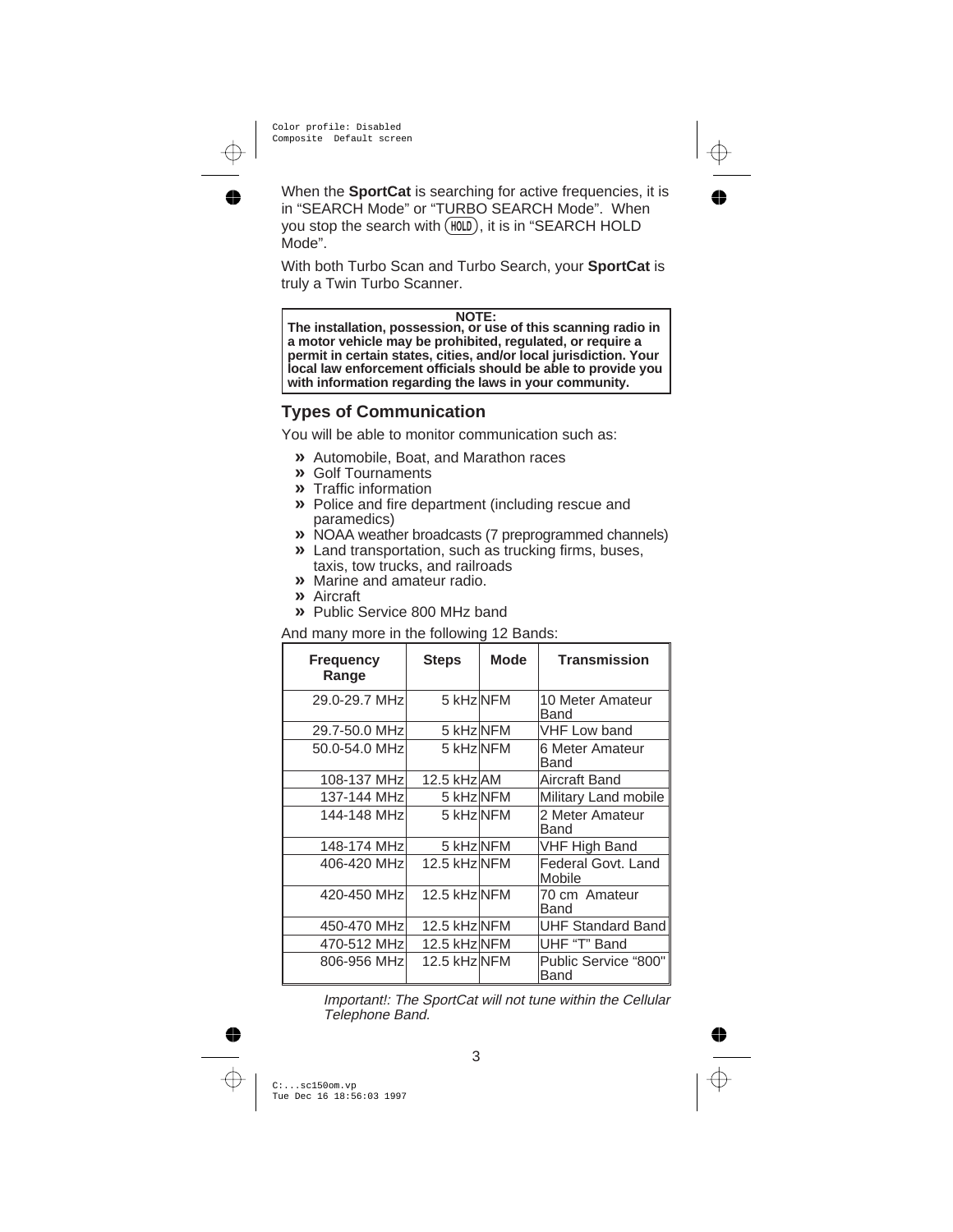## **Where to Obtain More Information**

The Bearcat Radio Club and other similar hobby clubs have publications, information on computer bulletin boards, and even contests for the radio enthusiast. See the enclosed pamphlets for more information. Additional information is also available through your local library.

## **Unpacking**

Carefully check the contents against this list:

- n**SportCat** Twin Turbo Sports Scanner
- nRubber Antenna
- nAC Adapter/Charger (AD-70U)
- nEarphone
- nBelt Clip
- nBattery (BP-180)
- nThis Operating Guide
- nExtra Memo Pads
- n Frequency Directories Order Form and Betty Bearcat Club Information
- nSportCat Frequency Guide
- nNickel-Cadmium Battery Disposal Notice
- nUniden 800 Help Line Notice

If any items are missing or damaged, contact your place of purchase immediately.

A Product Registration Form is stapled in the center of the Operating Guide. Remove the Form, complete and mail it.

Please read this Operating Guide thoroughly before operating the scanner.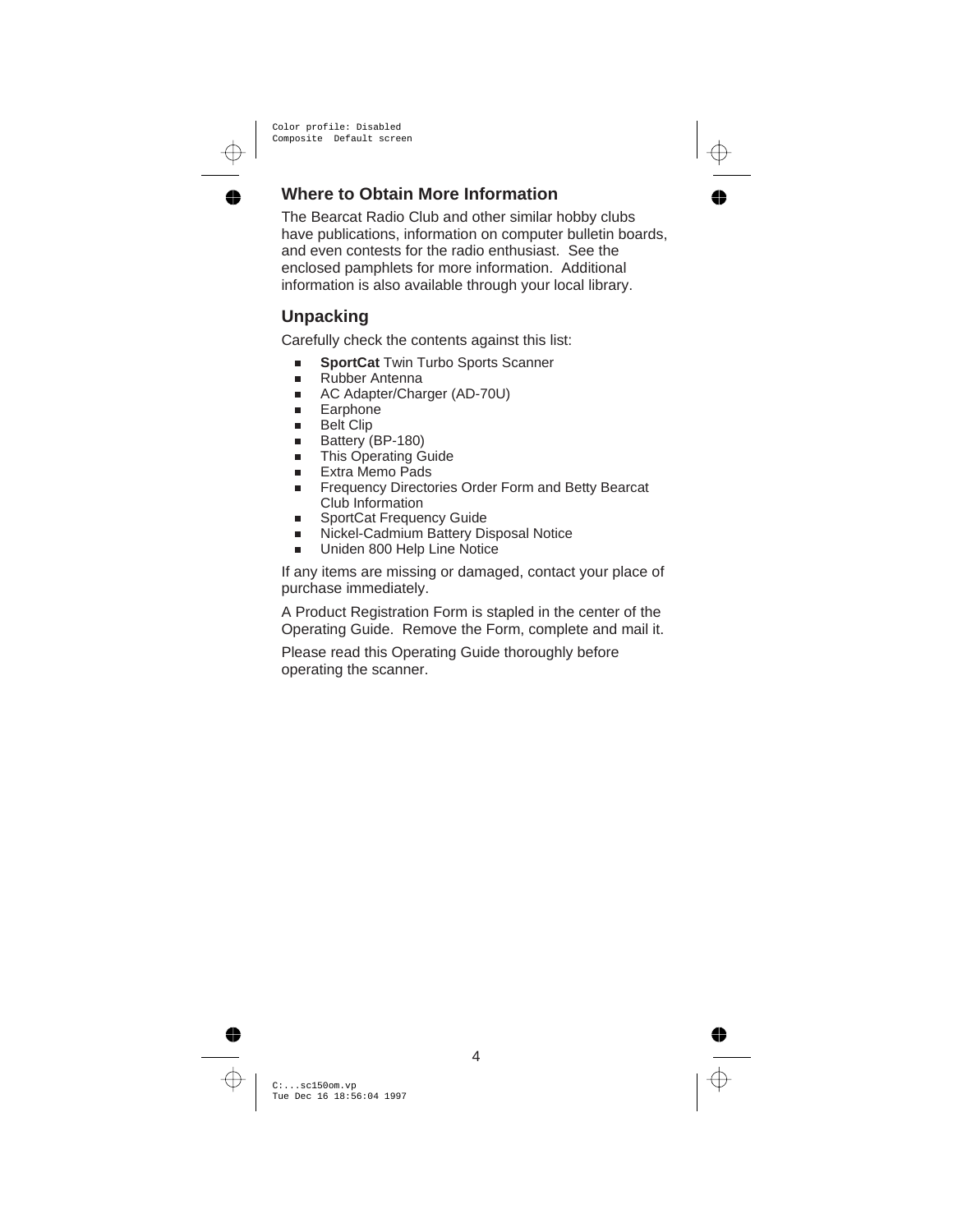# **Feature Highlights**

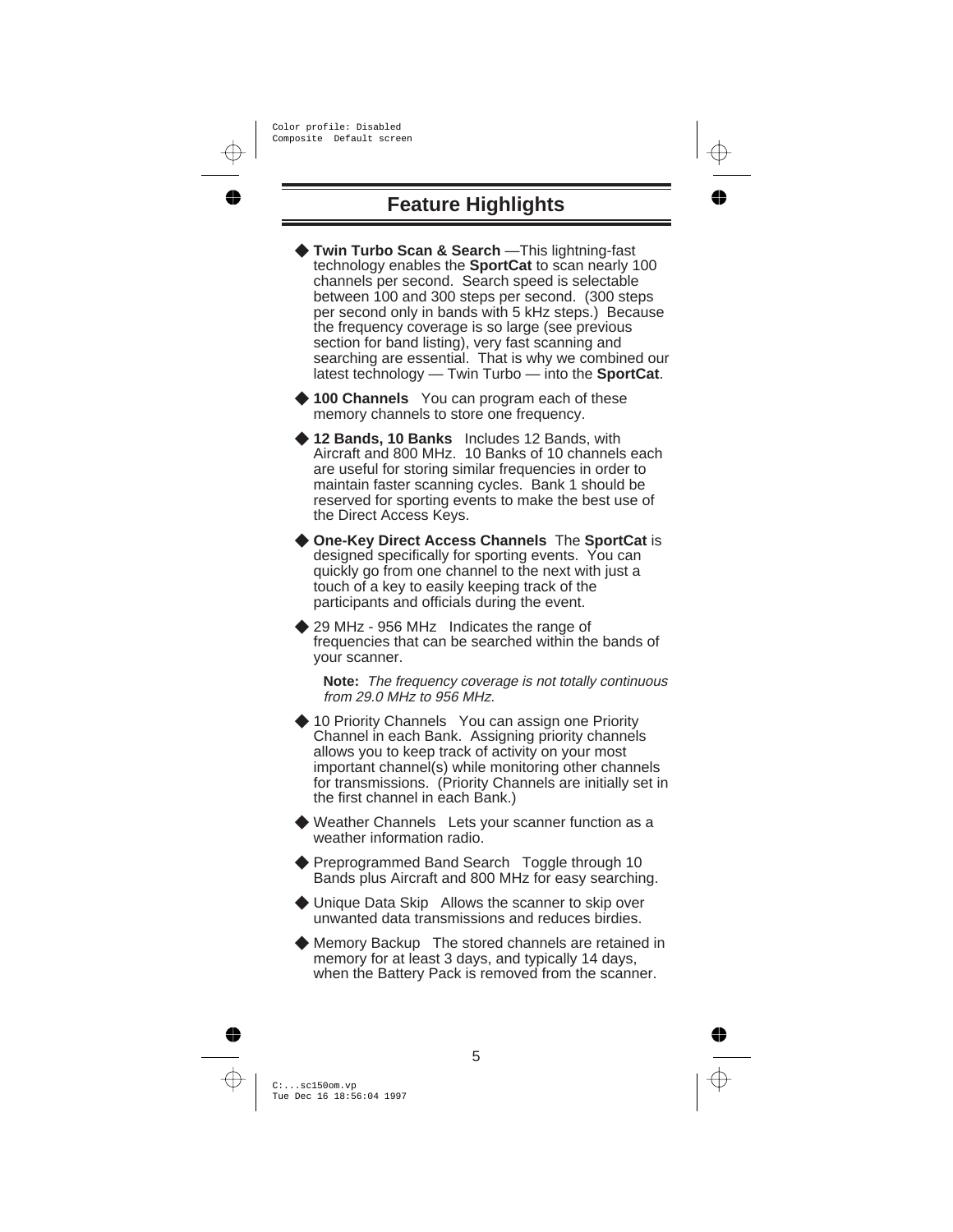## **Controls and Indicators**

| <b>Top View</b><br>On/Off<br>Antenna<br><b>Earphone Squelch</b><br>Connector<br>Volume |                                                                                                                                                                                                                                                                 |  |  |
|----------------------------------------------------------------------------------------|-----------------------------------------------------------------------------------------------------------------------------------------------------------------------------------------------------------------------------------------------------------------|--|--|
|                                                                                        | PHONE SQUELCH<br><b>VOLUME</b>                                                                                                                                                                                                                                  |  |  |
| Antenna<br>Connector                                                                   | Connect the rubber antenna to this BNC<br>connector and turn clockwise until it locks.                                                                                                                                                                          |  |  |
| Earphone<br>Jack                                                                       | Plug the supplied earphone into this jack<br>for private listening. When the earphone is<br>connected, the internal speaker is<br>disconnected.<br>Note the warning on the Inside Front Cover<br>and on page 11.                                                |  |  |
| <b>SQUELCH</b><br>Control<br>ON-OFF/                                                   | Adjust this control to set the scan threshold<br>and to eliminate the background rushing<br>noise heard in the absence of an incoming<br>signal. See the Operation Overview<br>Section for adjustment procedures.<br>Use this control to turn the scanner on or |  |  |
| <b>VOLUME</b><br>Control                                                               | off, and to adjust the volume.                                                                                                                                                                                                                                  |  |  |

#### **Front View**

(Refer to the foldout illustration inside the Back Cover)

Complete explanations of the use of these keys are in the following Scanning and Searching Sections, beginning on page

- **1.** LCD DISPLAY The liquid crystal display (LCD) shows the current channel and frequency. It also displays the mode, status, and bank indicators.
	- **A.** Priority Channel Indicator P appears when the scanner stops on a Priority Channel.
	- **B.** Scan Type Indicator Indicates BANK or DIRECT Scan operation.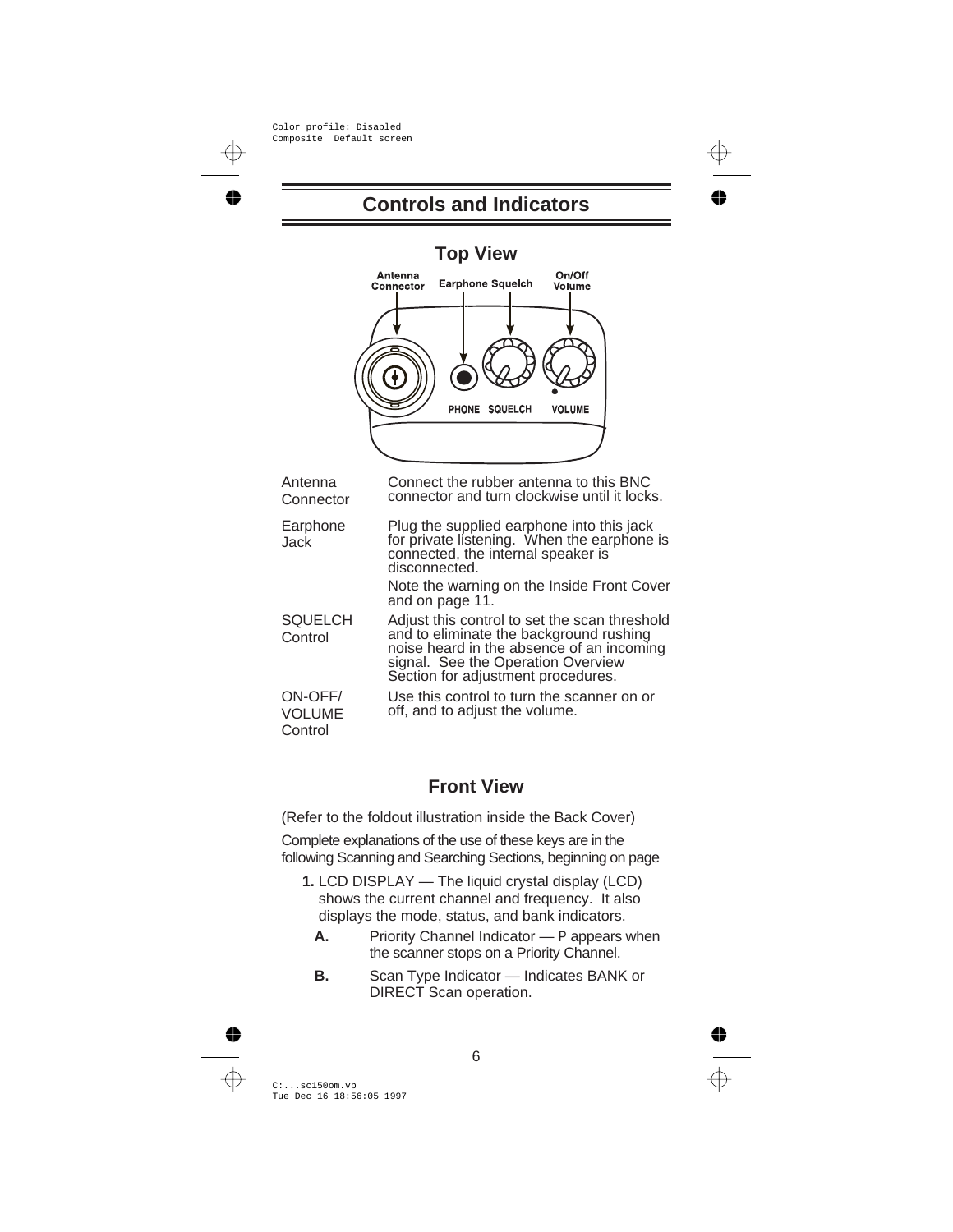- **C.** Channel Number Indicates the current channel that the scanner is on.
- **D.** Memory Bank Numbers Each Memory Bank consists of 10 channels that you can select or deselect during scanning operation, using the numeric keypad. When you select a Bank, its number appears on the display. When you deselect a Bank, its number disappears from the display. When you press  $(HOLD)$  to stop scanning, only the Bank of the current channel appears.
- **E.** Low Battery Indicator Appears on the display when the Battery Pack is low and needs recharging.
- **F.** Frequency Indicator 7-digits plus decimal indicate the frequency being received by the scanner.
- **G.** Mode Indicators (Only the active mode(s) are displayed during operation.)
	- **DATA** Indicates DATA SKIP activated during SEARCH.
	- **SCN** Indicates SCAN Mode.
	- **SRCH** Indicates SEARCH Mode. Flashes when in TURBO SEARCH Mode.
	- **PRI** Indicates PRIORITY SCAN Mode.
	- **HOLD** Indicates SCAN HOLD or SEARCH HOLD Mode.
	- **DLY** Indicates DELAY is activated.
	- **L/O** In SCAN Mode indicates the channel shown is "Locked Out". In SEARCH Mode, indicates the frequency shown is "Locked Out".
	- **WX** Indicates WEATHER SCAN Mode.
	- $\bullet$  Indicates the keypad is locked.
- **2.** DIRECT CHANNEL MEMO PAD Write the names of the events/activities you program into your One-Touch Direct Channels (Channels 1- 10).
- **3.** NUMERIC KEYPAD Use these keys to program a channel for scanning. Also use to access a channel directly with (HOLD). During SCAN Mode, use these keys to select or deselect any of the 10 memory banks. (Only the selected bank indicator(s) appear on the display.)

**Note:** You cannot deactivate all 10 banks at the same time.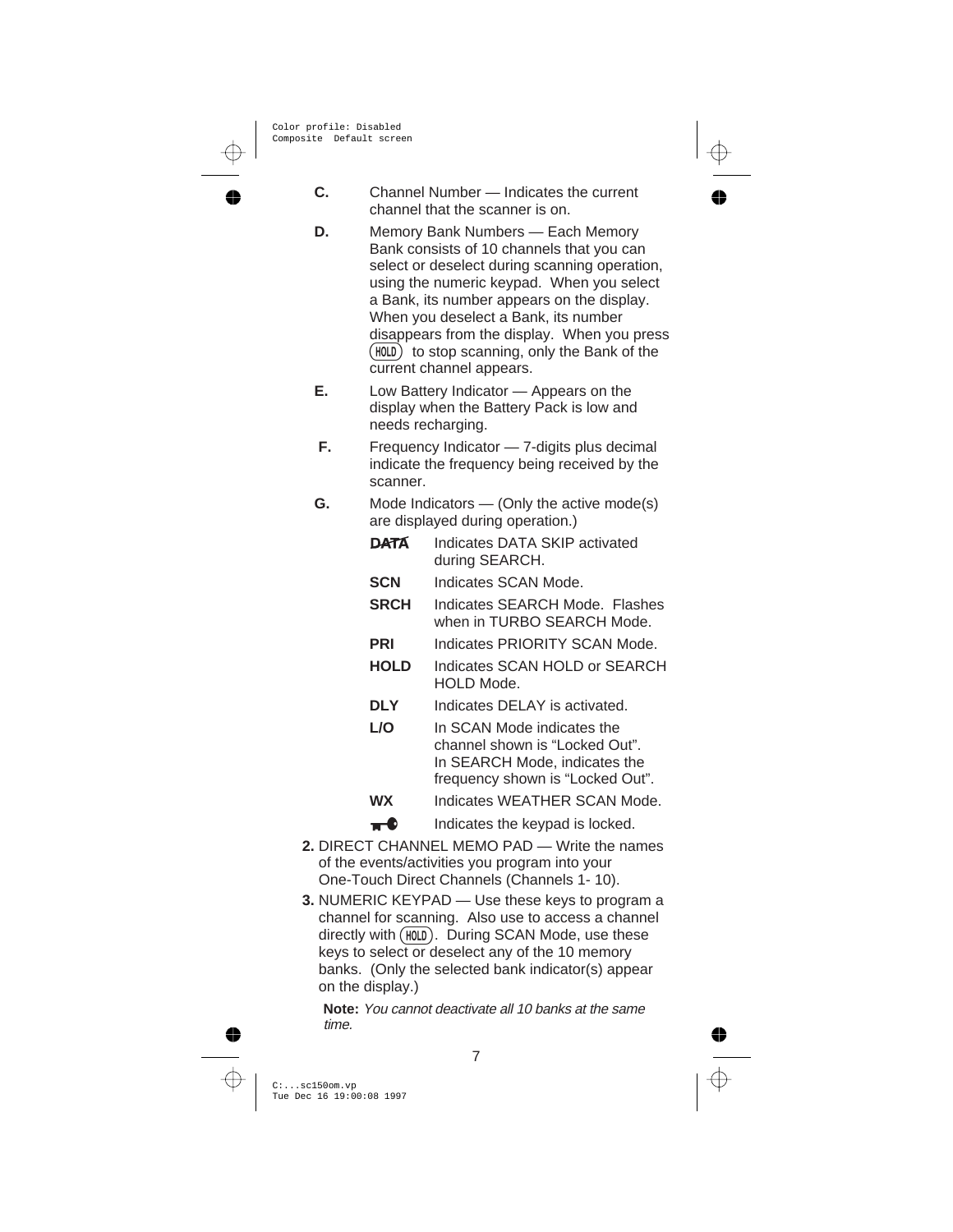| Key                         | Bank | <b>Channel</b> |
|-----------------------------|------|----------------|
| D                           | 1    | $1 - 10$       |
| $\circled{2}$               | 2    | $11 - 20$      |
| ③                           | 3    | $21 - 30$      |
| $^\mathrm{\textregistered}$ | 4    | $31 - 40$      |
| (5)                         | 5    | $41 - 50$      |
| $^\text{\textregistered}$   | 6    | $51 - 60$      |
| (7)                         | 7    | 61 - 70        |
| (8)                         | 8    | 71 - 80        |
| $\left( 9\right)$           | 9    | $81 - 90$      |
|                             | 10   | $91 - 100$     |

4. In SCAN or SEARCH Mode, press (HOLD) to stop scanning or searching. (HOLD appears on the again to resume scanning or searching. display.) After you stop the scanner, press  $(HOLD)$ GO TO — Use the numeric keypad to enter a

channel number, and then press  $(HOLD)(GO TO)$  to access that channel.

- 5. Use (DC/BNK) to toggle between Direct Channel Access and Bank Scanning.
- **6.** Press (BAND) to toggle the Preprogrammed Search Band. SRCH appears on the display.
- **7.** Press (SCAN) to start scanning all programmed channels that are not locked out. (SCAN moves across the display during scanning.)
- 8. Press (DELAY) to turn ON or OFF the automatic 2-second delay during scanning or searching for active frequencies. (In Delay Mode, DLY appears on the display.) In this mode, when the scanner monitors an active frequency, searching or scanning will not resume until transmission stops for 2 seconds.
- **9.** There are 7 Preprogrammed NOAA weather channels. Press  $(WX)$  to find the active NOAA weather channel in your area. WX appears on the display in Weather Mode.
- 10. Press (LIGHT) to turn the display light ON for 15 seconds. Press (LGHT) again to manually turn the light OFF.
- **11.** Press and hold  $(100K)$  until  $\pi$  appears on the display. This disables the keypad and prevents any accidental key entries. To enable the keypad, press and hold  $(100K)$  until  $\pi$ <sup>0</sup> disappears from the display.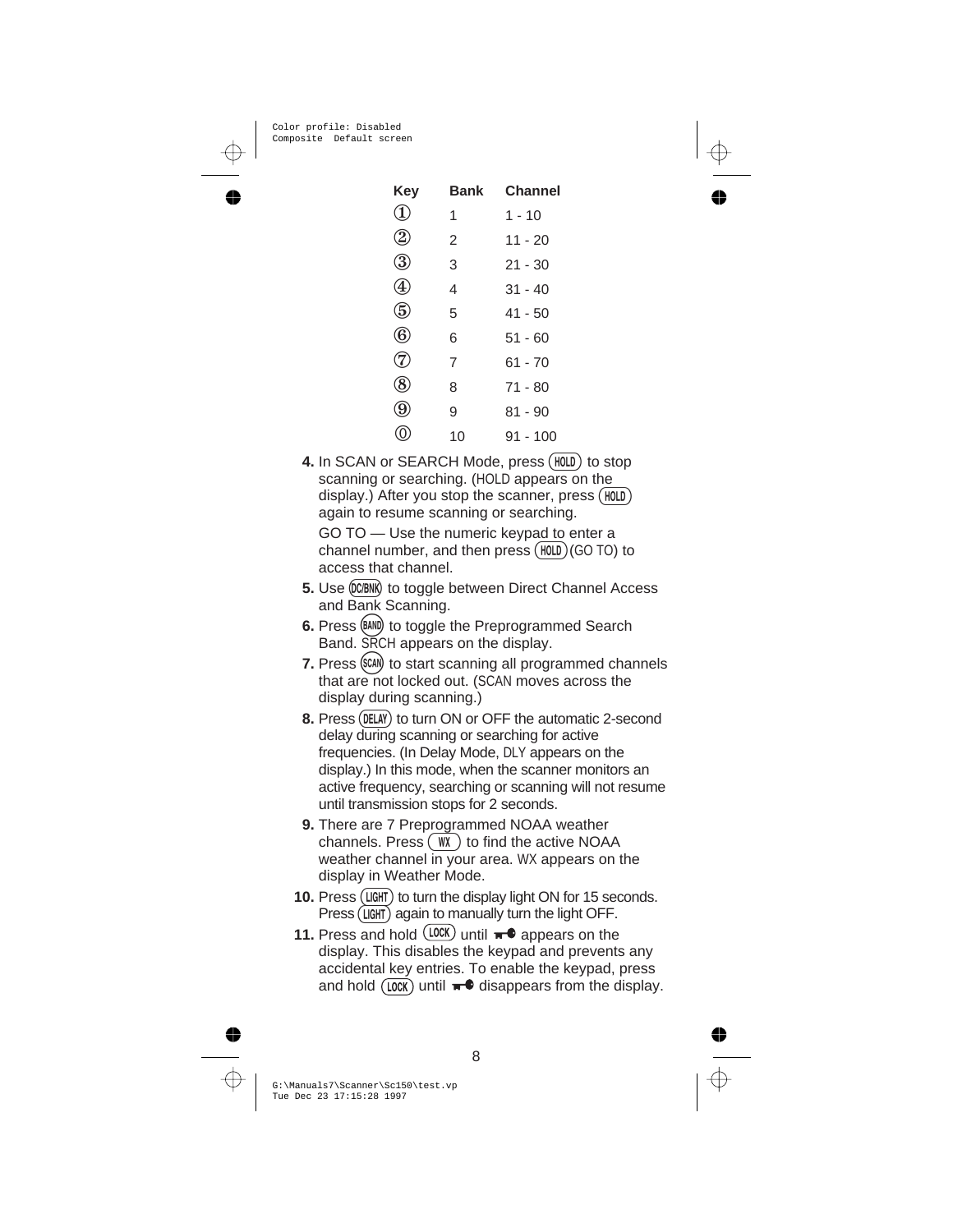- **12.** Use  $\odot$  to enter the decimal point when programming a frequency into a channel. If you make an entry error, press.  $\odot$  before the  $\ddot{\odot}$  key to erase the entry, and start over.
- **13.** Press  $(F)$  to store a displayed frequency into any displayed channel.
- **14.** Use ▼ and ▲ (SRCH/CH) to search in either the up or down direction within a Band, or to go up or down in frequency when Search is stopped.. In SCAN HOLD Mode, use these keys to go up or down to the next channel.
- **15.** Press  $(\sqrt{10})$  to "Lock Out" or prevent scanning of the displayed channel, including Priority Channels. (L/O appears on the display.) To unlock a channel, press  $(\overline{10})$  again.  $(\overline{10})$  can be used in Scan or SEARCH Modes.
- **16.** While Scanning, press (PRI) to enter the PRIORITY SCAN Mode. (PRI appears on the display.) While Searching, press  $(\overrightarrow{PR})$  (TURBO) to toggle between 100 steps and 300 steps per second. (When in TURBO SEARCH Mode, SRCH flashes on the display.)
- **17.** Use (DATA) to skip data signals and unmodulated carriers when in SEARCH Mode. This feature is not active in the Air Band.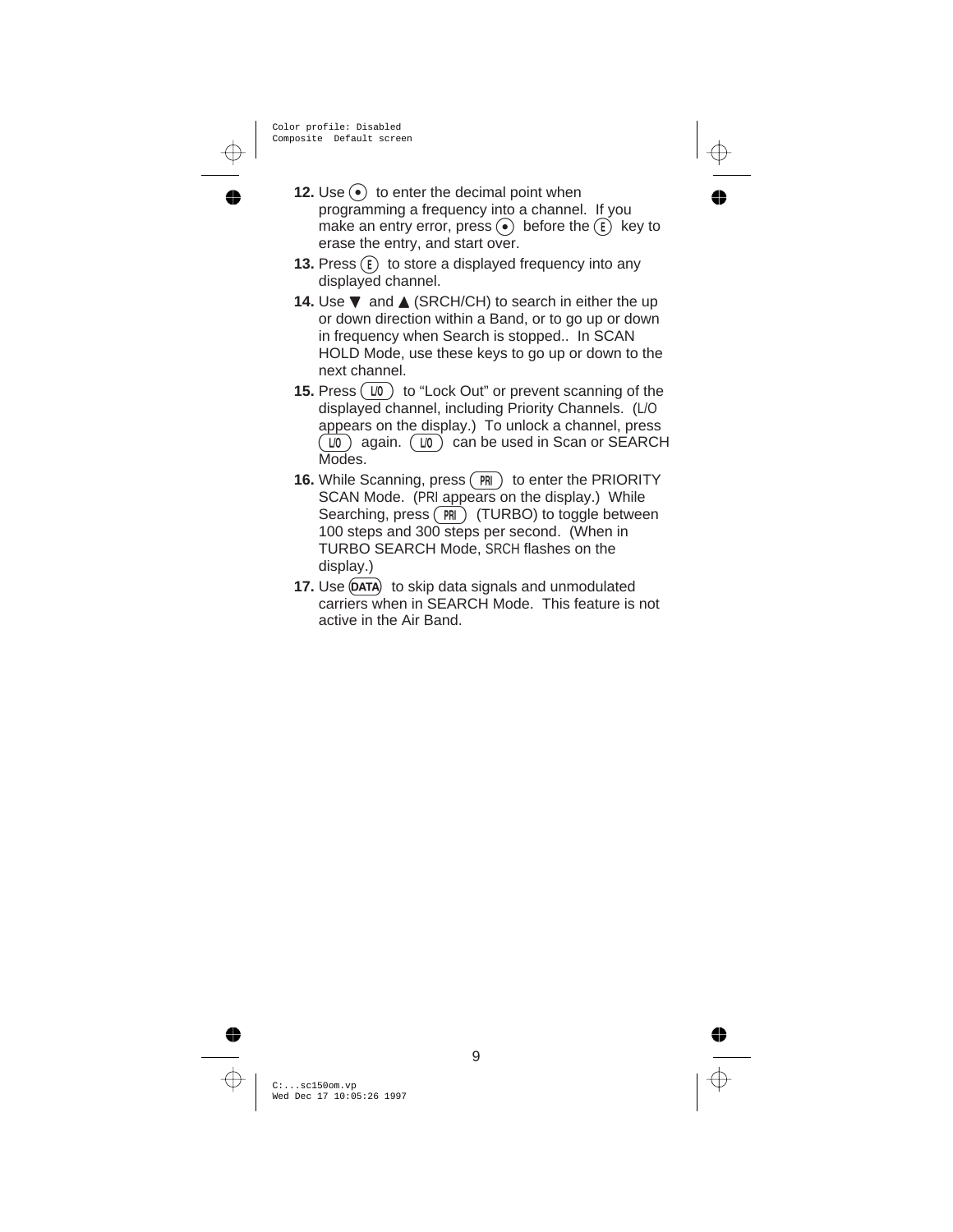# **Setup**

The SportCat comes with a rechargeable Nickel-Cadmium Battery Pack. When fully charged, this Battery Pack will supply up to 12 hours of dependable use. (With the Squelch control in "closed" position.)

Before using the SportCat for the first time, or whenever the LOW BATTERY Indicator appears on the LCD display, you should fully charge the Battery Pack.

**Note:** When the Battery Pack is low, the Low Battery Indicator will start to blink. After about 10 minutes, the scanner will shut itself off to prevent the battery from becoming completely discharged.

Before charging, you must first install the Battery Pack according to the steps below.

#### **Charging the Battery Pack**

1. Plug the AC Adapter/Charger (AD-70U) into the Charging Jack located on the Left side of the SportCat. You can use the scanner while it is charging.)

**WARNING! Use only the supplied AC Adapter/ Charger. Any other AC adapter or external power plug having over-voltage or reversed polarity can cause overheating or damage to the circuitry.**

2. Plug the AC Adapter/Charger into a standard AC outlet.

To fully charge the battery, leave the Adapter/Charger connected for 14 to 16 hours.

3. When charging is complete, disconnect the Adapter/ Charger from the AC outlet and from the Battery Pack.

**Note:** Disconnect the AC Adapter/Charger from the unit during <sup>a</sup> power failure.

#### **Mounting the Flexible Antenna**

Place the end of the antenna onto the BNC connector on top of the scanner and turn clockwise until tight.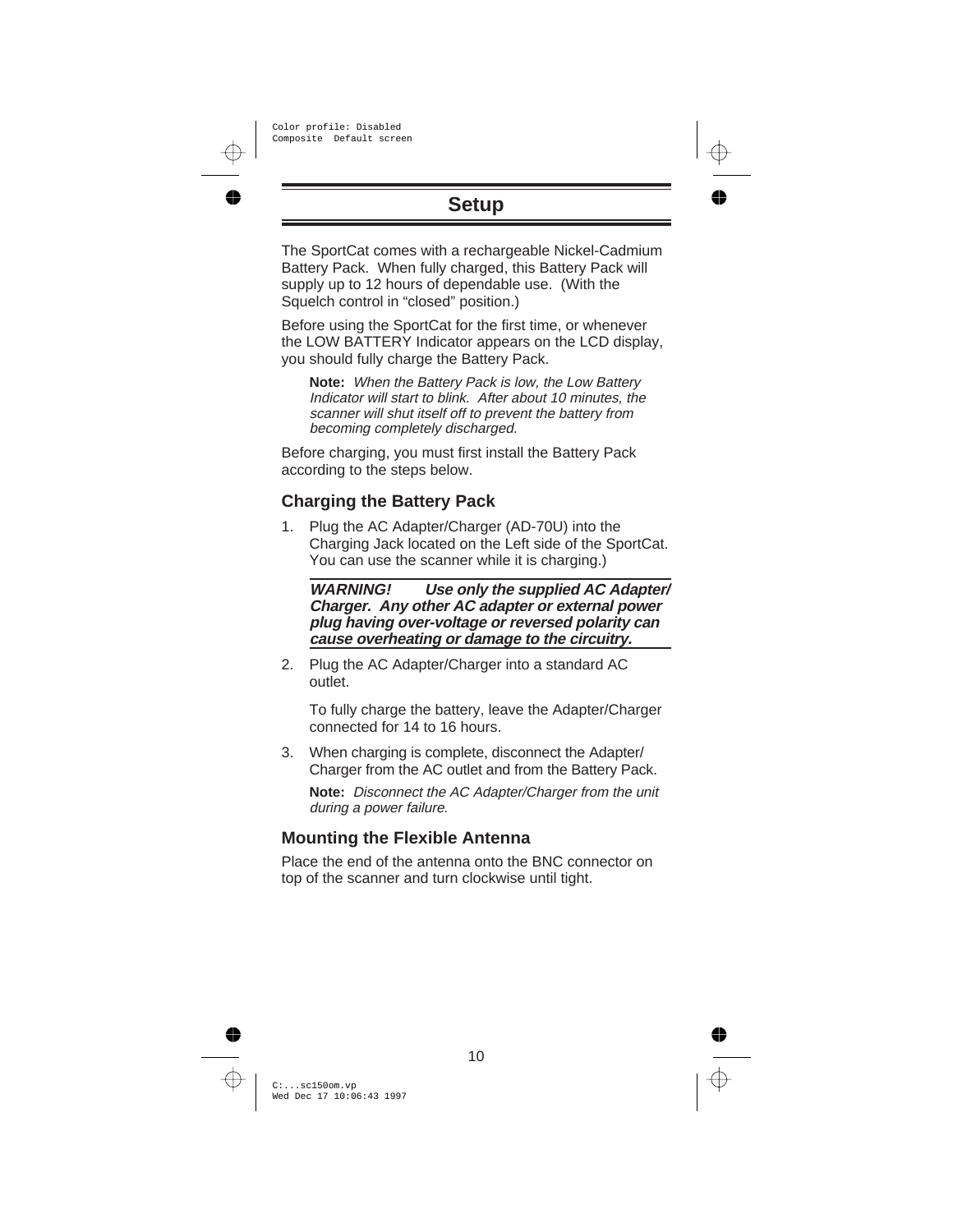### **Installing the Belt Clip**

1. Place the Belt Clip on the mounting area on the back of the scanner, making sure the holes in the clip line up with the threads in the back of the scanner.



2. Insert the 2 screws into the corresponding holes and tighten.

> **CAUTION:** Do not tighten the screws too tight. You could damage the case or clip.

#### **Using the Earphone**

The PHONE jack at the top of the SportCat is a standard 3.5mm stereo phone jack. You can use either the supplied earphone, or a stereo headset of the proper impedance (32Ω). The output of this jack is monaural audio , but you will hear it in both headphones of a stereo headset.

#### IMPORTANT!

Be sure to use only the supplied earphone, or stereo headset of the proper impedance (32Ω). Use of an incorrect earphone or stereo headset may be potentially hazardous to your hearing.

**WARNING: To avoid discomfort or possible hearing damage, be sure to set the Volume Control before plugging in the earphone or proper headphones. A sudden opening of the Squelch may cause unexpected loud audio.**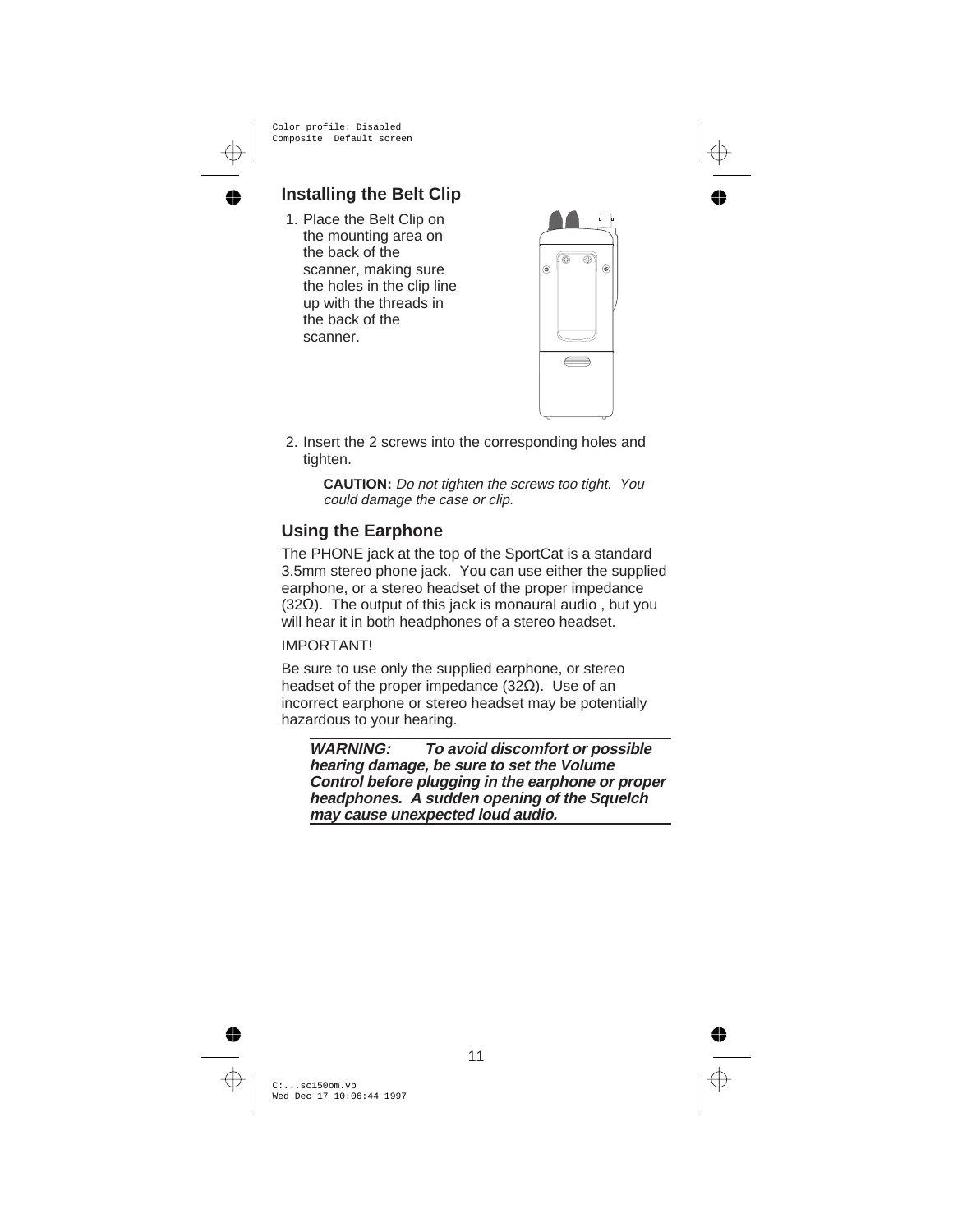## **Operation Overview**

**Note:** Before operating the **SportCat** for the first time, make sure you have fully charged the Battery Pack.

- 1. Before turning on the scanner, rotate the Squelch Control fully clockwise.
- 2. Turn the scanner on by rotating the On-Off/Volume Control clockwise until you hear a click. Turn the Volume Control a small amount clockwise to a low listening level.
- 3. You should hear either a "rushing" noise or some communications. If you are monitoring a transmission, wait until it stops before adjusting the Squelch Control.
- 4. Readjust the volume to a comfortable listening level.
- 5. Turn the Squelch Control counterclockwise just until the rushing noise disappears. At the squelch threshold, any incoming signal just slightly stronger than the noise will open the squelch. Any communication that is received will open the Squelch, and stop scanning or Searching.

**Note:** If squelch is set too tight, that is, too far counterclockwise from the threshold point, <sup>a</sup> much stronger signal is required to open the squelch. If squelch is set on <sup>a</sup> point clockwise from the threshold, you will hear <sup>a</sup> constant sound (noise, if no signal is present.) The scanner will not scan.

The SportCat has 100 memory channels, each of which can be programmed to store one frequency. The channels are divided into ten 10-channel banks, useful for storing similar frequencies in order to maintain faster scanning cycles.

You can monitor communication in one of three ways:

n BANK SCAN If you have programmed channels, you can scan all programmed channels in the selected bank(s), except locked out channels. When scanning stops on an active frequency, it remains on that channel as long as the transmission continues. When the transmission stops, the SportCat resumes scanning. If the Delay Mode is on, the scanner remains on the same channel for 2 more seconds, waiting for a responding transmission. If there is no responding transmission within 2 seconds, the scanning cycle resumes.

Any channels that are not programmed (000.0000) are skipped during scan.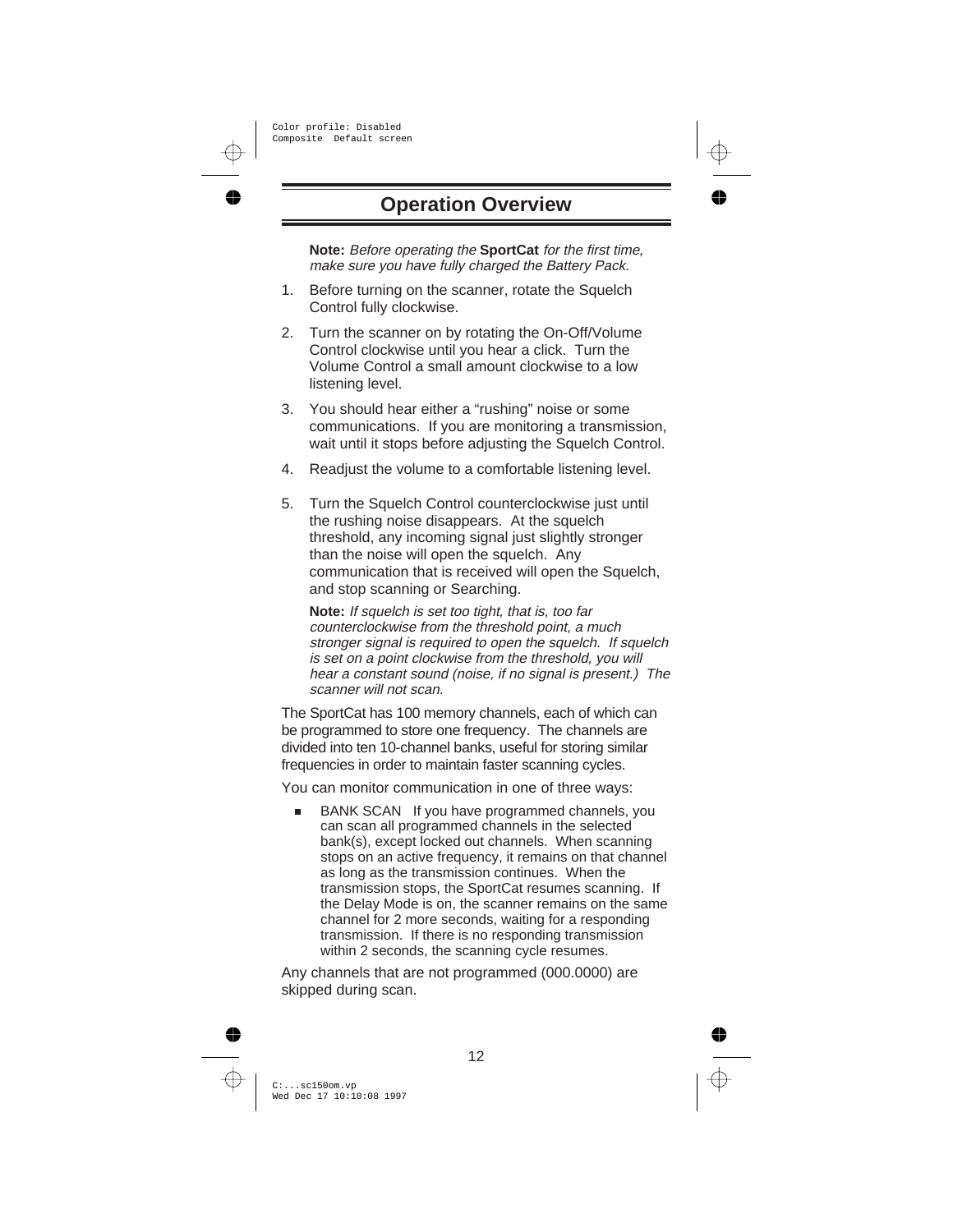When the SportCat is in BANK SCAN Mode, the display will look something like this:



n DIRECT SCAN When you program Channels 1 through 10, you can scan just these channels in DIRECT SCAN Mode. Scanning functions just like BANK SCAN, except only the first 10 channels are scanned. This feature is useful for setting up and scanning frequencies at sporting events.

In DIRECT SCAN Mode the display will look something like this:



n BAND SEARCH The Search function is different from Scan. When you select a frequency band to search, the scanner searches for any active frequency within the lower and upper limits of the band. When an active frequency is found, the scanner stops on that frequency as long as the transmission lasts. If the Delay Mode is on, the scanner remains on the same channel for 2 more seconds, waiting for a responding transmission. If there is no responding transmission within 2 seconds, the search cycle resumes.

When the SportCat is on SEARCH Mode, the display will look something like this:

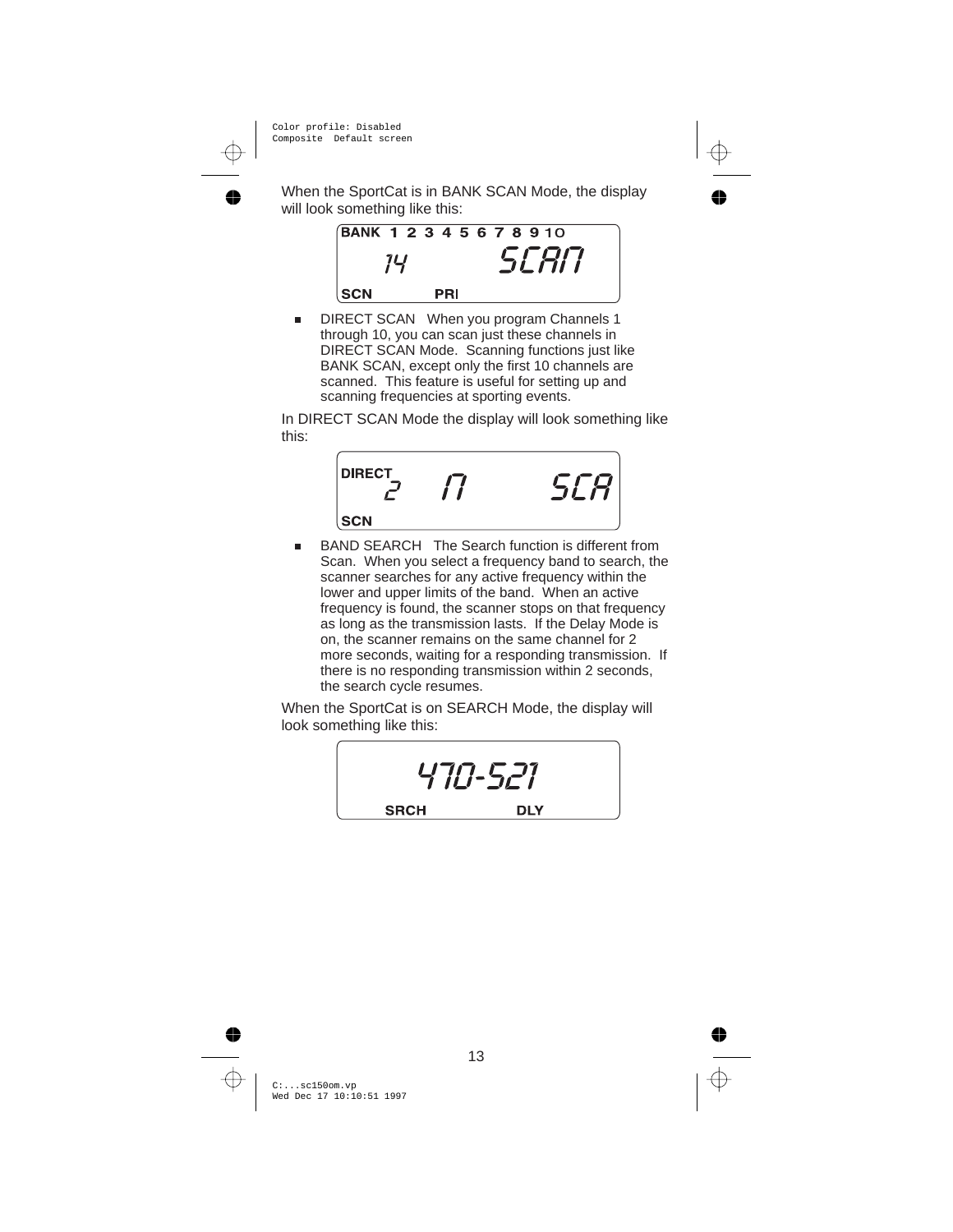# **Programming Channels**

Before you can scan, you must program the channels within a bank. You can store one frequency per channel, up to 100 channels.

Save the first 10 channels for sporting events. When you program the appropriate frequencies for an event into these channels, you can use DIRECT CHANNEL SCAN and DIRECT CHANNEL ACCESS to quickly monitor the activities.

**Note:** If  $\mathbf{r}^{\bullet}$  appears on the display (keypad locked), unlock the keypad by pressing and holding  $(100K)$  until  $\blacksquare$ disappears.

There are two ways to program a channel:

- n Manually select a channel and frequency, using the numeric keypad. You can determine the frequencies you want from the Betty Bearcat (or similar) Frequency Book (optional), or from the Sports Activity Frequency Book (included).
- n Search a band to find an active frequency, and then directly store it into the next available channel

## **A. Programming By Manual Entry**

1. Select a frequency from the appropriate Frequency Directory.

Example: Program 125.2500 MHz into Channel 18.

- 2. Make sure the scanner is in the SCAN Mode. If it is in the SRCH Mode, press (SCAN).
- 3. Make sure the scanner is in the BANK Mode. If it is in the DIRECT Mode, press (DC/BNK).
- 4. Press (HOLD) to stop scanning.
- 5. Press  $(1)$   $(8)$   $(HOLD)$  to go to Channel 18.
- 6. Enter the frequency number using the numeric keypad. (Be sure to include the decimal point.)<br>
(1) (2) (5) (2) (5).

If you make a mistake and want to clear the entry,  $pres.$  wice and re-enter the frequency.

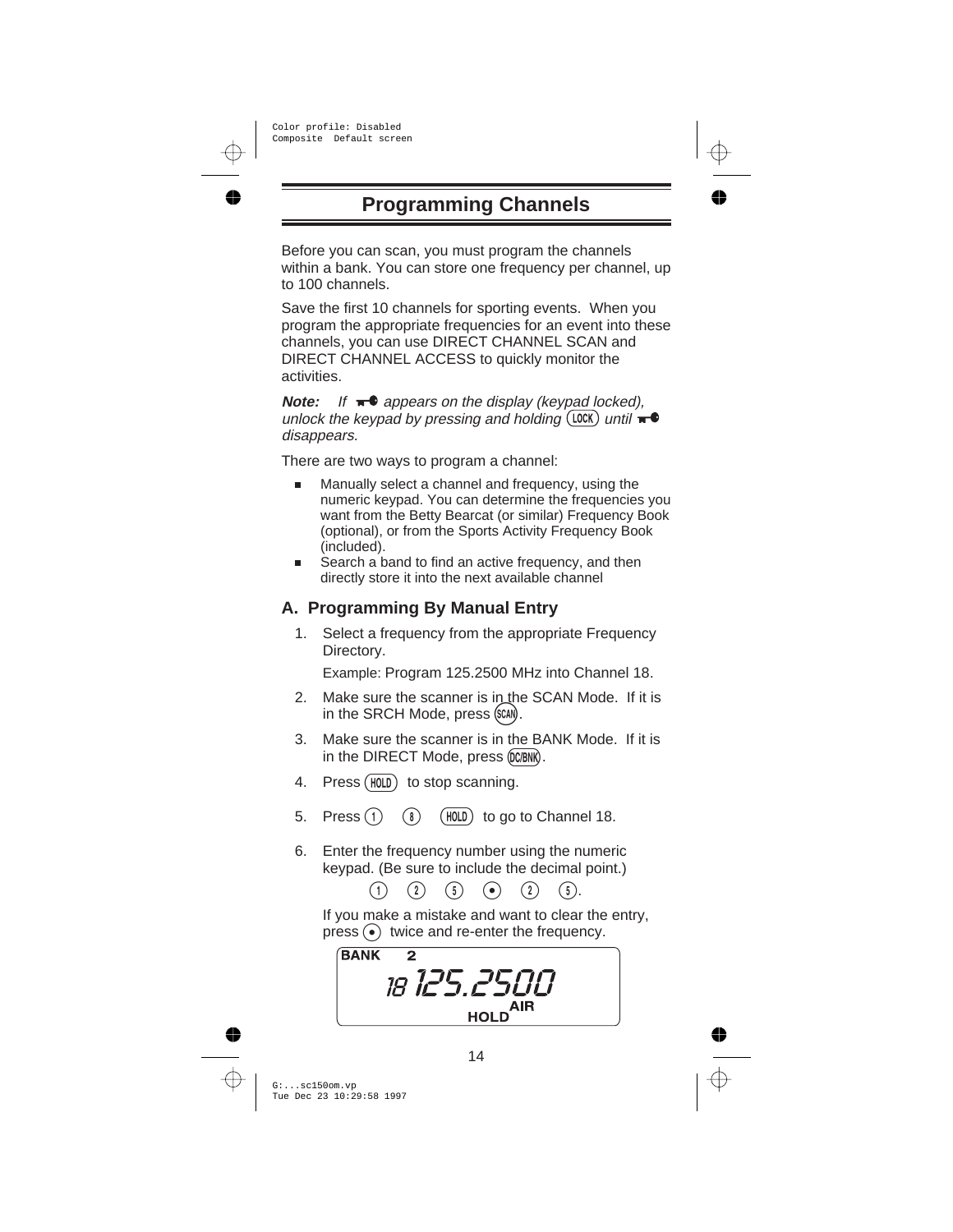- 7. Press  $(F)$  to store the entry. The frequency on the display will blink twice to confirm the programming.
- 8. If that frequency is already stored in another channel, you will hear a "beep", and the other channel number will appear on the display. If you want to store the frequency in the selected channel (18) as well, press  $E$  again. The frequency will blink twice to confirm the programming. Or, you can  $pres.$  ( $\bullet$ ) twice and enter another frequency for the currently selected channel.

**Note:** Any frequency already stored in any channel will automatically be replaced by the new one.

9. If you try to enter a frequency that is outside one of the 12 Bands, you will hear a "beep", and the word "Error" appears on the display.



Press  $\ddot{\bullet}$  twice and re-enter the correct frequency.

10. To program another channel, repeat the above procedures.

### **Deleting a Stored Frequency**

To delete a frequency from a channel:

- 1. Display the channel and frequency that is to be deleted.
- 2. Press  $(0)$  on the numeric keypad.
- 3. Press  $(E)$ . The current channel is erased, and the display shows 000.000.

**Note:** That channel will be skipped during scanning.

## **B. Programming With SEARCH**

The Search feature enables you to rapidly search for active frequencies within the specified band limits. When an interesting frequency is found, you can store it into a channel using the procedure below. For more information about SEARCH Mode, see the later section titled "Searching".

1. Press (BAND) to enter the SEARCH Mode.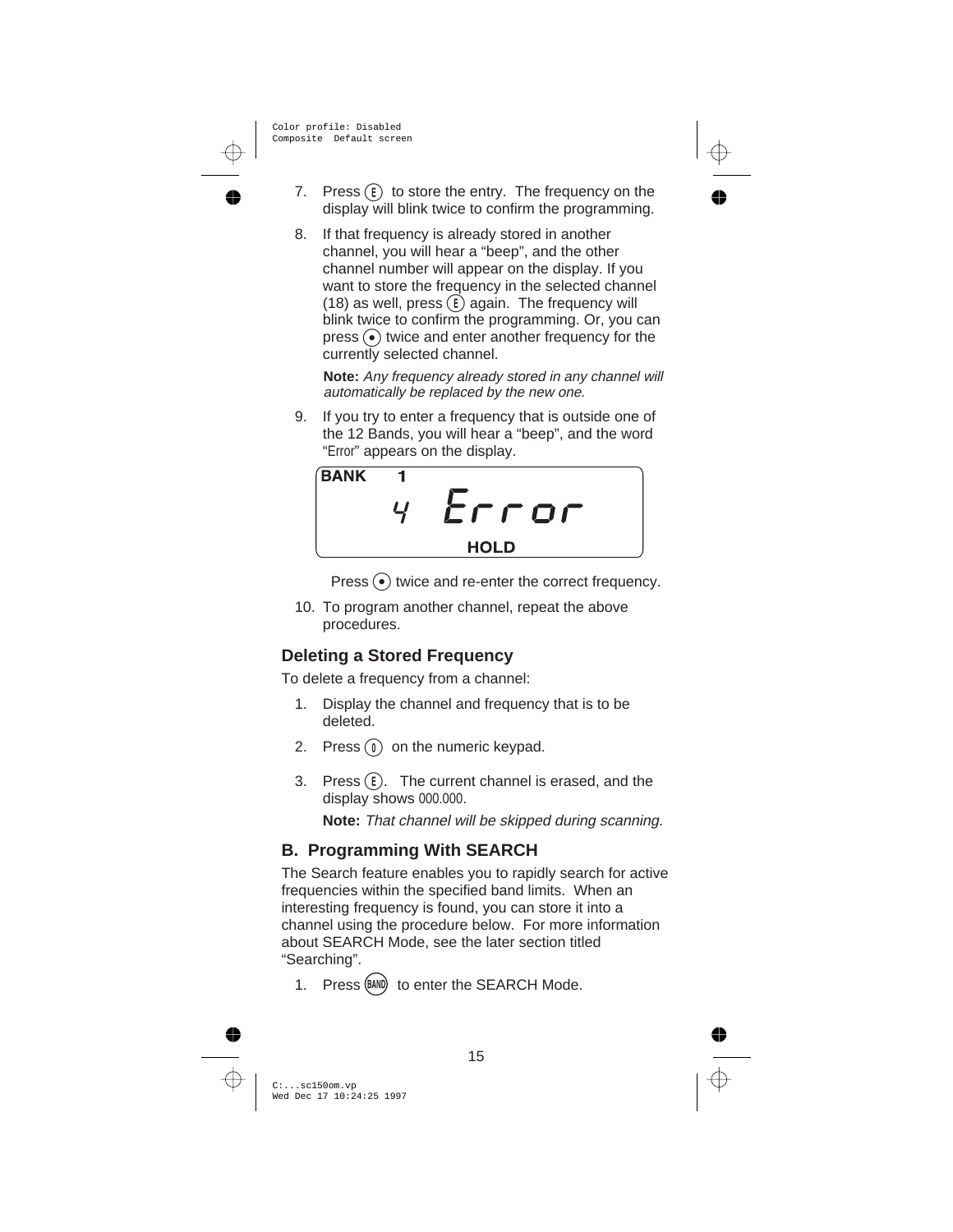- 2. Press (BAND) repeatedly to cycle through each of the 12 preprogrammed Search Bands until you see the Band you want.
- 3. Wait for at least 2 seconds for Search to begin. Or press  $\triangle$  or  $\nabla$  to search in an up or down direction.
- 4. When Search stops on a desired frequency, press  $(HOLD)$  to stay on that frequency. The next available empty channel will be blinking on the display.



- 5. To store the displayed frequency into that channel, press  $\left( \widehat{\mathbf{E}} \right)$ . The frequency will blink twice to confirm the programming.
- 6. To store the displayed frequency into another channel:
	- a. Select the channel number with the numeric keys, and press  $(HOLD)$ . The selected channel will appear on the display.
	- b. Press  $(E)$ . The frequency will blink twice to confirm the programming.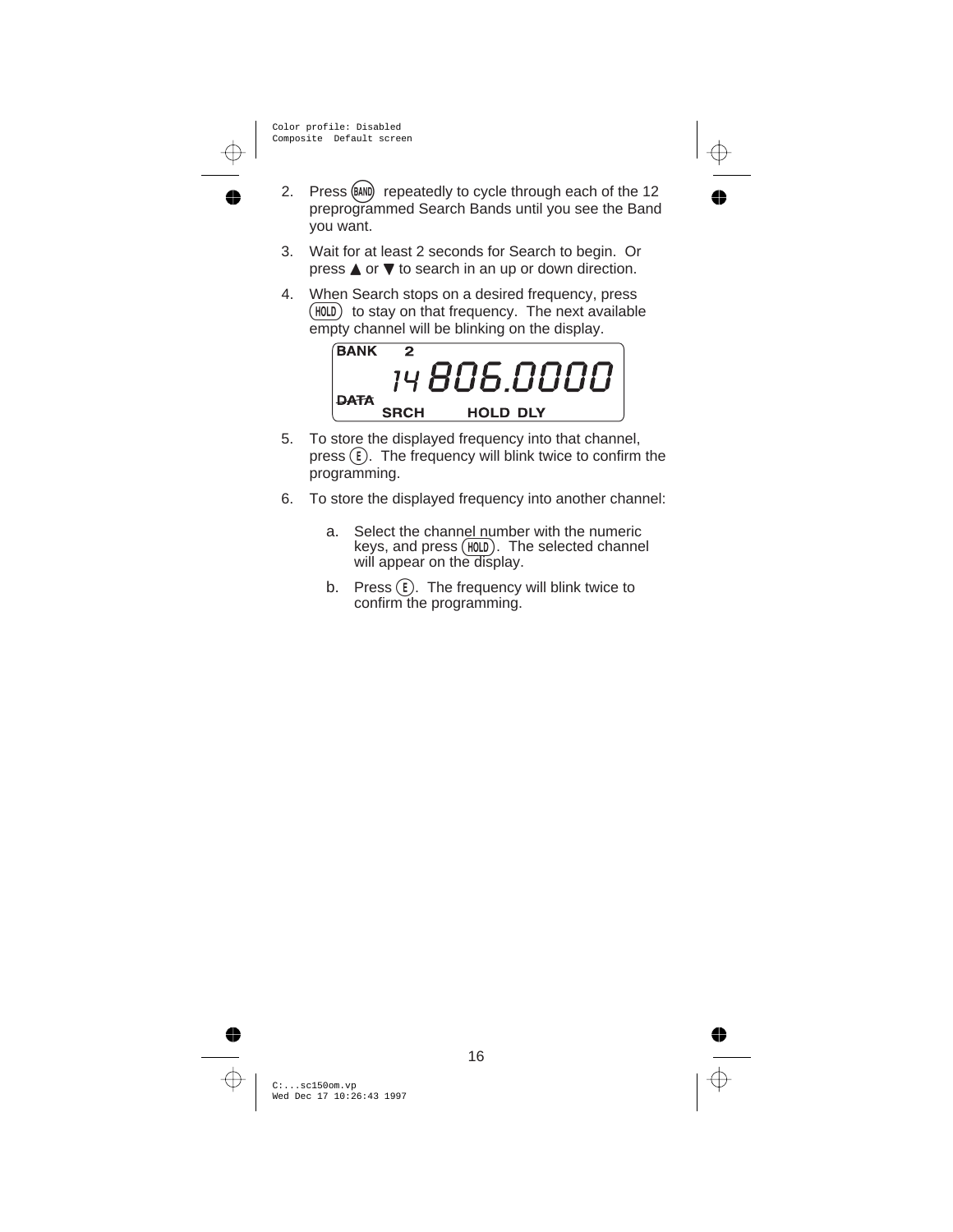# **Scanning**

**Note:** When you turn the scanner on it will be in the same Mode it was in when you turned it off.

#### **Bank Scanning**

- 1. Look at the upper left corner of the display. If BANK is not displayed, press (DC/BNK).
- 2. If SCN is not displayed in the lower left corner of the display, press (SCAI). The SportCat should begin scanning.
- 3. If HOLD appears at the bottom of the display, press (HOLD) or (SCAN) to begin scanning.

The indicators for the selected Banks (1 through 10) appear on the display. The indicator of the Bank currently being monitored flashes. While the SportCat is scanning, the word SCAN moves across the display.

Scanning stops on any active channel that is not "Locked Out", and displays the Channel Number and frequency. Scanning resumes automatically after the transmission stops.

4. You can deselect any bank(s) from being scanned by entering the number of the bank. The deselected bank indicator(s) disappear from the display, and those channels will not be scanned. This procedure helps to speed up the scanning cycle.

**Note:** One Bank must always be active. You cannot deactivate all 10 banks at the same time. If you try to deactivate all 10 Banks, Bank 1 will automatically be active.

- 5. To restore any bank for scanning, just enter its number again. The bank indicator will reappear on the display.
- 6. To stop scanning any time, press  $(HOLD)$ . (HOLD appears on the display.) The scanner remains on the displayed channel, and only the bank indicator<br>for that channel appears. Press  $(HOLD)$  again or  $(CAM)$ , to resume scanning.
- 7. When you are stopped at a channel, you can press  $\blacktriangledown$  to step down a channel, or  $\blacktriangle$  to step up a channel. Press and hold either key to rapidly step through the channels.

**Note:** You do not skip <sup>a</sup> locked out ("L/O") channel when you use  $\blacktriangledown$  or  $\blacktriangle$  or GO TO.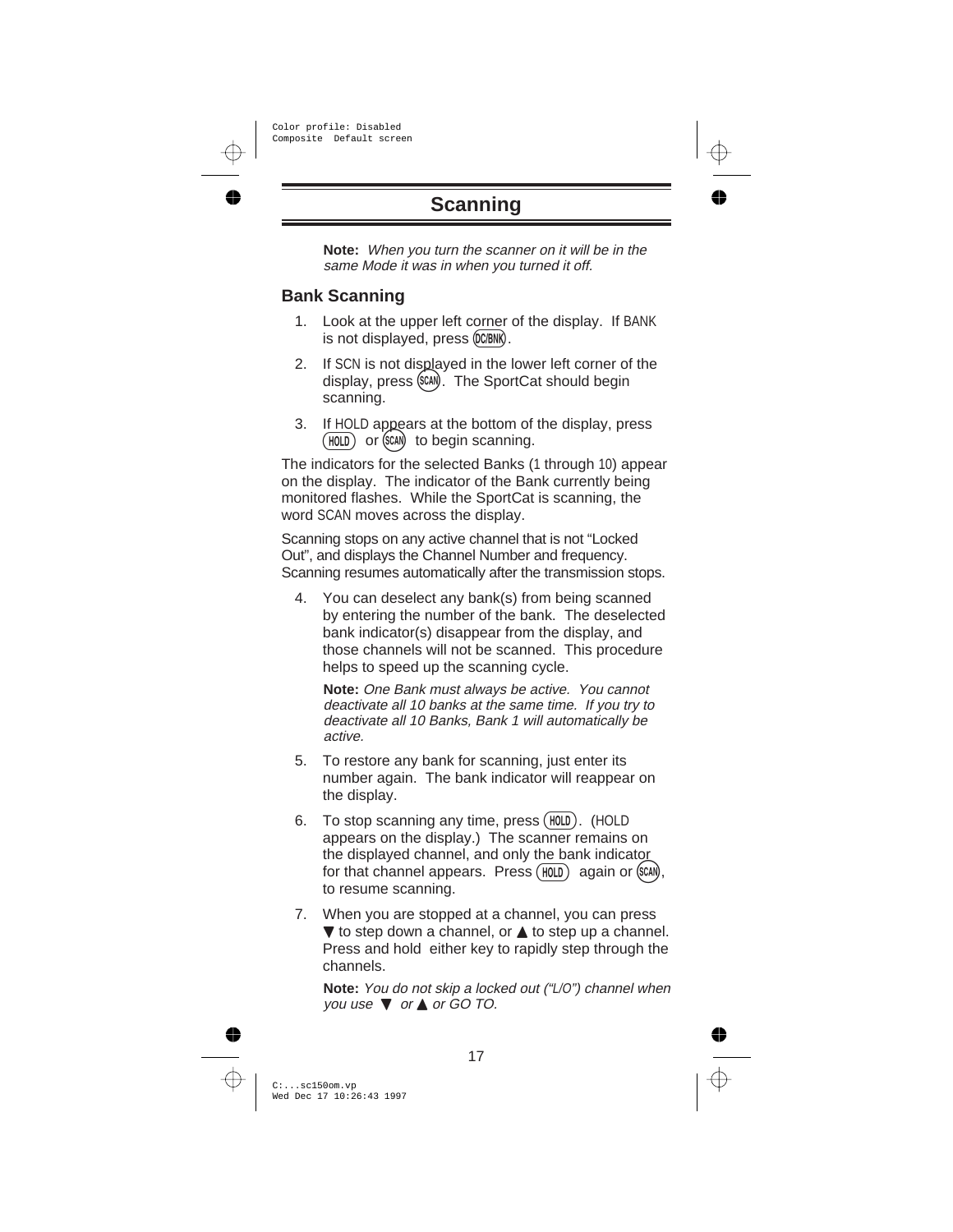To access a specific channel:

- $1.$  Press (HOLD).
- 2. Enter the channel number using the numeric keys.
- 3. Press (HOLD) again.

### **One-Key Direct Access Channels**

The SportCat is designed specifically to be used at sporting events. In DIRECT SCAN Mode you can access the first 10 channels with just one key. That's why you should reserve these channels for sporting events. You can reprogram them each time you go to a different event, and monitor the activities quickly and easily.

1. Press (DC/BNK) to change to DIRECT Mode. (DIRECT appears at the upper left of the display.)

$$
\begin{bmatrix}\n\text{DIRECT} & 7 & \angle 9.3000 \\
\text{PRI HOLD}\n\end{bmatrix}
$$

- 2. Press any number key to go to that channel. For example, press  $(1)$  to go to Channel 1. Press  $(0)$  to go to Channel 10.
- 3. Press (SGM) to begin scanning Channels 1 through 10.

**Note:** In DIRECT Mode, the SportCat will scan only the first 10 channels (Bank 1), even if you deselected Bank 1 during Bank Scan.

4. Press (HOLD) to stay on a channel the SportCat stops at. Press (scan) again to resume scanning.

### **Priority Scan**

The SportCat has 10 Priority Channels, 1 per Bank. Initially these are the first channel in each Bank. (e.g. Channel 1, Channel 11, Channel 21, and so on.) The scanner checks the Priority Channel(s) every 2 seconds during the Scan cycle. If a transmission is received, the scanner will stop at that channel. If the Priority Channel in any Bank is "Locked Out'", it will be skipped during scanning.

**Note:** In DIRECT Mode, only the Priority Channel in Bank <sup>1</sup> is checked.

You can move the Priority to any other channel in a Bank as follows: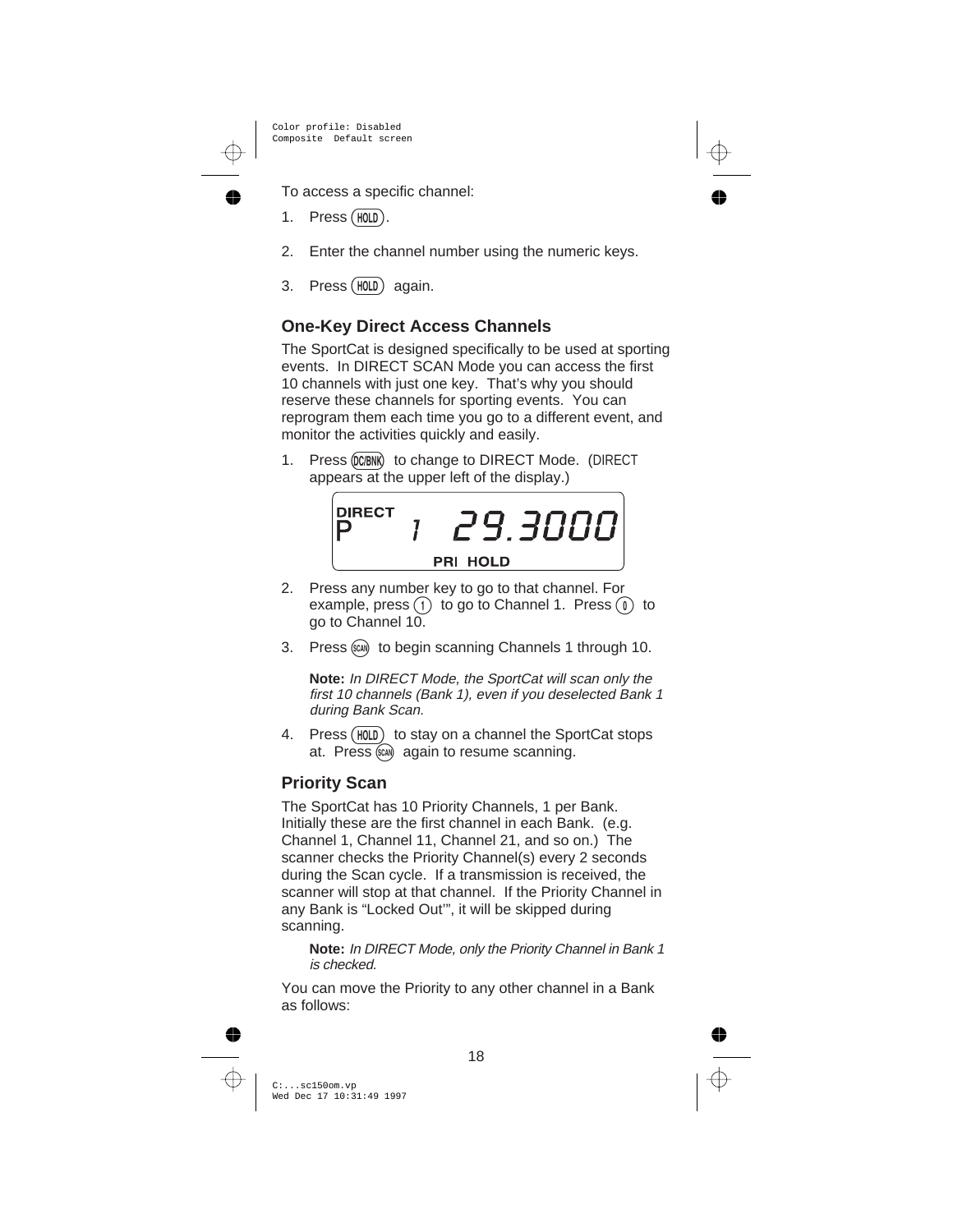- 1. Go directly to that channel using any of the methods described above.
- 2. Press and hold  $(\overline{PR})$  for at least 2 seconds. You will hear "two beeps", and P will appear on the display to the left of the new channel number. That channel will now be the Priority Channel for that Bank. (The P will no longer appear for the previous Priority Channel.)

To activate Priority Scan, press  $(PR)$ . The PRI indicator will appear at the bottom of the display.. To deactivate Priority Scan, press  $\binom{PR}{PR}$  again. The PRI indicator will disappear from the bottom of the display.

#### **Delay**

Normally the scanner will resume scanning when a transmission stops. If you want to remain on a channel until a responding transmission is received, activate the DELAY feature. This feature can be active in SCAN, SEARCH, and WEATHER Modes.

- 1. Press (DELAY). The DLY indicator appears at the bottom of the display. The scanner will now pause 2 seconds after transmission stops before resuming scanning.
- 2. Press (DELAY) again to deactivate Delay. The DLY indicator disappears from the bottom of the display.

#### **Locking Out Channels**

You may have programmed certain channels that you do not want to hear every time you scan. These are channels that are busy a major portion of the time, and the scanner stops at the channel(s) often enough to interrupt the scan cycle. You can Lock Out those channels so they are not scanned.

- 1. Go directly to that channel using any of the methods described above.
- 2. Press  $(U_0)$ . L/O appears at the lower right of the display.

That channel is now "Locked Out" of the scanning cycle. However, you can access that channel at any time using one of the Direct Channel Access methods.

To include the channel back in the scanning cycle:

- 1. Go directly to the desired channel.
- 2. Press  $(U_0)$ . The L/O indicator now disappears from the display, and the channel is no longer "Locked Out".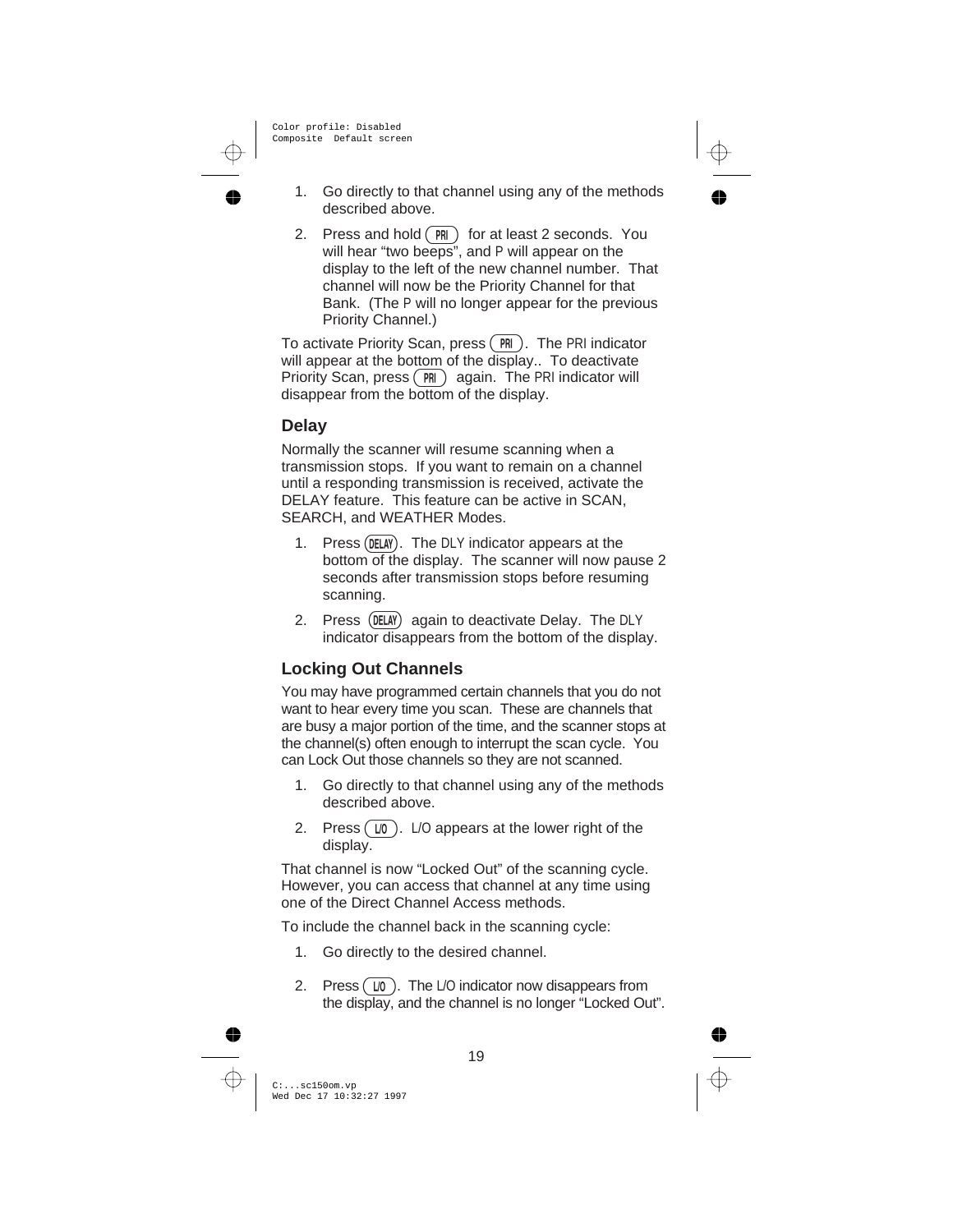You can lock out any or all of the Priority Channels that same way as other channels. If you lock out all Priority Channels you will see this message:



You can also remove L/O from all "Locked Out" channels in the selected Scan Banks (those appearing at the top of the display.) Press and hold  $\overline{U_0}$  for at least 2 seconds. You will hear 2 beeps and all channels except empty channels (000.0000)MHz are returned to the scanning cycle in the selected Scan Banks.

**Note:** Any "Locked Out" channels in Banks that are deselected are still "Locked Out".

### **Looking for "Locked Out" Channels**

During scanning, you will not see "Locked Out" channels. To look for "Locked Out" channels, first press (HOLD) to stop scanning. Then use  $\triangle$  or  $\nabla$  to step through the Bank. You will see L/O" on the display to indicate a "Locked Out" channel.

## **Sporting Event Scanning**

The SportCat is the perfect scanner for sports enthusiasts. You can program up to 10 custom frequencies into Bank 1 (Channels 1 through 10). You can then use DIRECT SCAN to quickly and easily move from on channel to the next with just the touch of a button. For added convenience, there are 10 corresponding channel identifiers on a Memo Pad on the front of the scanner.

- 1. Find the frequencies you want using the enclosed SportCat Frequency Guide. There are listings for all types of events, such as: Auto Racing, Boat Racing, various show tours, Golf Tournaments, and more.
- 2. Next, program the desired frequencies into Channels 1 through 10. You may want to program the frequency you want to listen to the most into Channel 1. That way you can use the PRIORITY SCAN Mode to check on that channel while scanning for the other activities.
- 3. Once you have the channels programmed, you can identify each of the channels on the Memo Pad.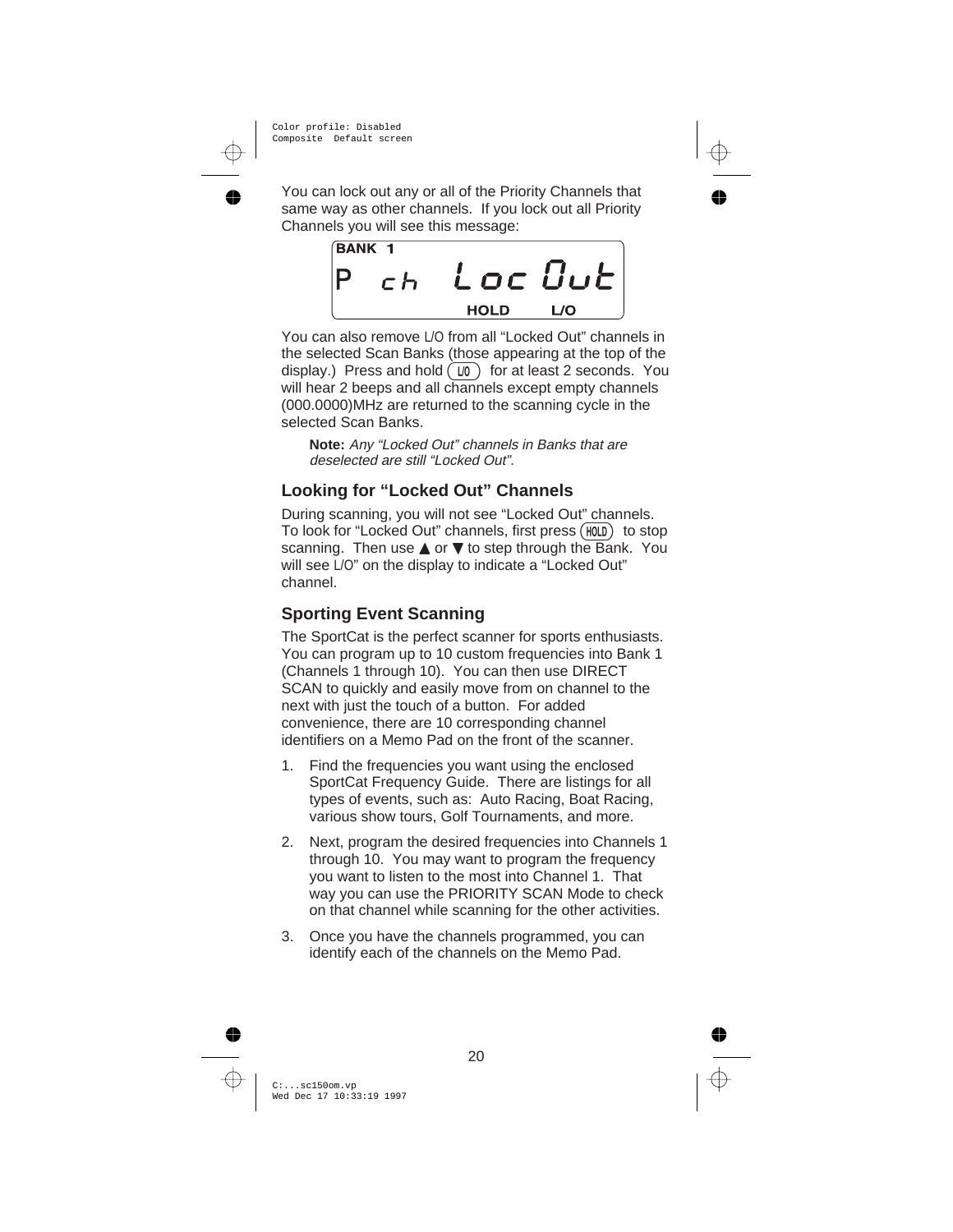- a. Place the point of a ball point pen into the small hole of the Memo Pad plastic cover, and lift it off. (Don't use a pencil the lead may break off.)
- b. Write the names or other identifying remarks in each channel block on the Memo Pad. For example, for an Auto Race you may want to write the drivers' names, the timer, the control point or safety check, etc.

For a Golf Tournament, you may want the 1st Tee, the 18th Tee, the Clubhouse, the Leader Board. etc. Extra Memo Pad sheets have been included with your SportCat so you can cover a number of events.

2 3 4 5 6 7 8 9 10 BAT DATA<br>SCN SRCH PRI HOLD DLY L/O T  $31 - 40$  $1 - 10$  $11 - 20$  $21 - 30$  $41 - 5$  $\binom{5}{}$  $\bigcap$  $\circ$  $(2)$  $(4)$ 51-60 61-70 71-80 81-90 (6)  $(7)$  $(8)$  $\left(9\right)$ 2RICK WAYNE & RAY 1JEFF  $\overline{6}$ PACE CTRL ® SF\  $\overline{a}$  $1 - 10$  $11-20$  $21 - 30$  $\sqrt{1}$  $\overline{2}$  $\overline{\mathbf{3}}$  $51-60$ 61-70  $71 - 80$ 6 7 (ี8 GO TO  $2TEE9$   $3TEE18$ 1 TEE1  $CLUB$ TENT FADFR  $ABC$  $1 - 10$  $11 - 20$  $21 - 30$ T  $\mathbf{2}$ (з 51-60 61-70 71-80

- c. Replace the plastic Memo Pad cover.
- 4. When you attend the sporting event, make sure you are in DIRECT SCAN Mode. If not, press (DCBNK). Then press  $(x_0)$  to begin scanning. Or press one of the number keys to go directly to that channel.

6

7

GO TO

(8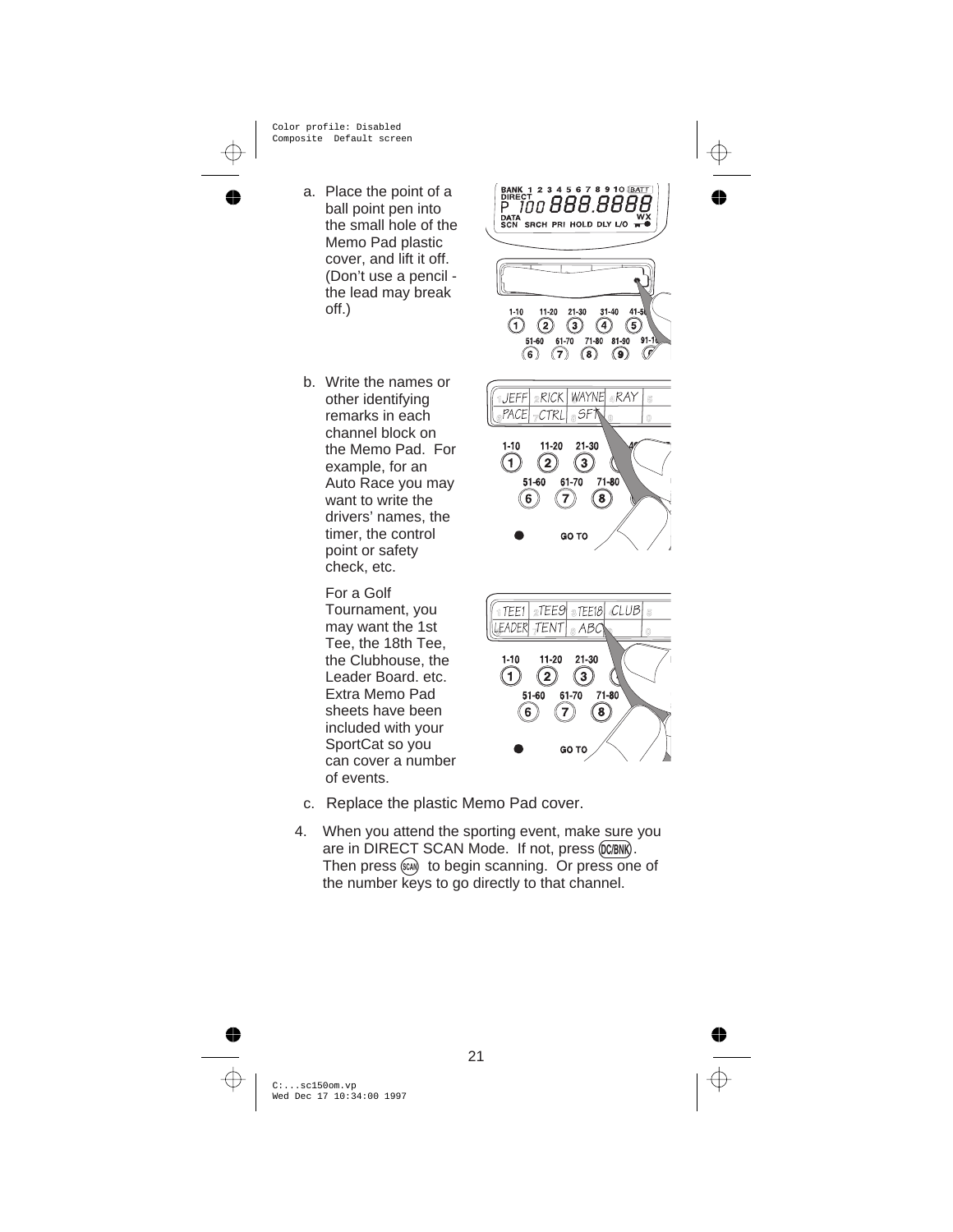#### **Weather Channel Scanning**

The SportCat is designed to search for your local NOAA weather channel(s) from 7 preprogrammed NOAA channels..

- 1. Press  $(W)$  to begin Weather Search. WX appears at the right side of the display and the word SCAN moves across the display.
- 2. When the Weather Search finds an active channel in your area, the scanner stops at that frequency.
- 3. To stay at that frequency, press  $(HOLD)$ . To resume Weather Search, press  $(HOLD)$  again, or  $(WX)$ .

It is possible that you may be able to hear more than one Weather broadcast in your area. If the broadcast sounds weak and distant, press  $(W \cap \mathcal{A})$  again to look for a closer station. Or, press  $\triangle$  or  $\blacktriangledown$  to move to another station.

4. To exit Weather Mode, press (SCAN) or (BAND).

**Note:** All weather channels transmit continuous broadcasts. Once the Weather scan stops on <sup>a</sup> transmission, it will remain on that channel. Weather scan will not resume automatically. You must press  $(W)$  again to reactivate scanning.

In some parts of the country, you may not be able to monitor weather broadcasts, such as in low-lying areas. Normally a higher location will improve the reception.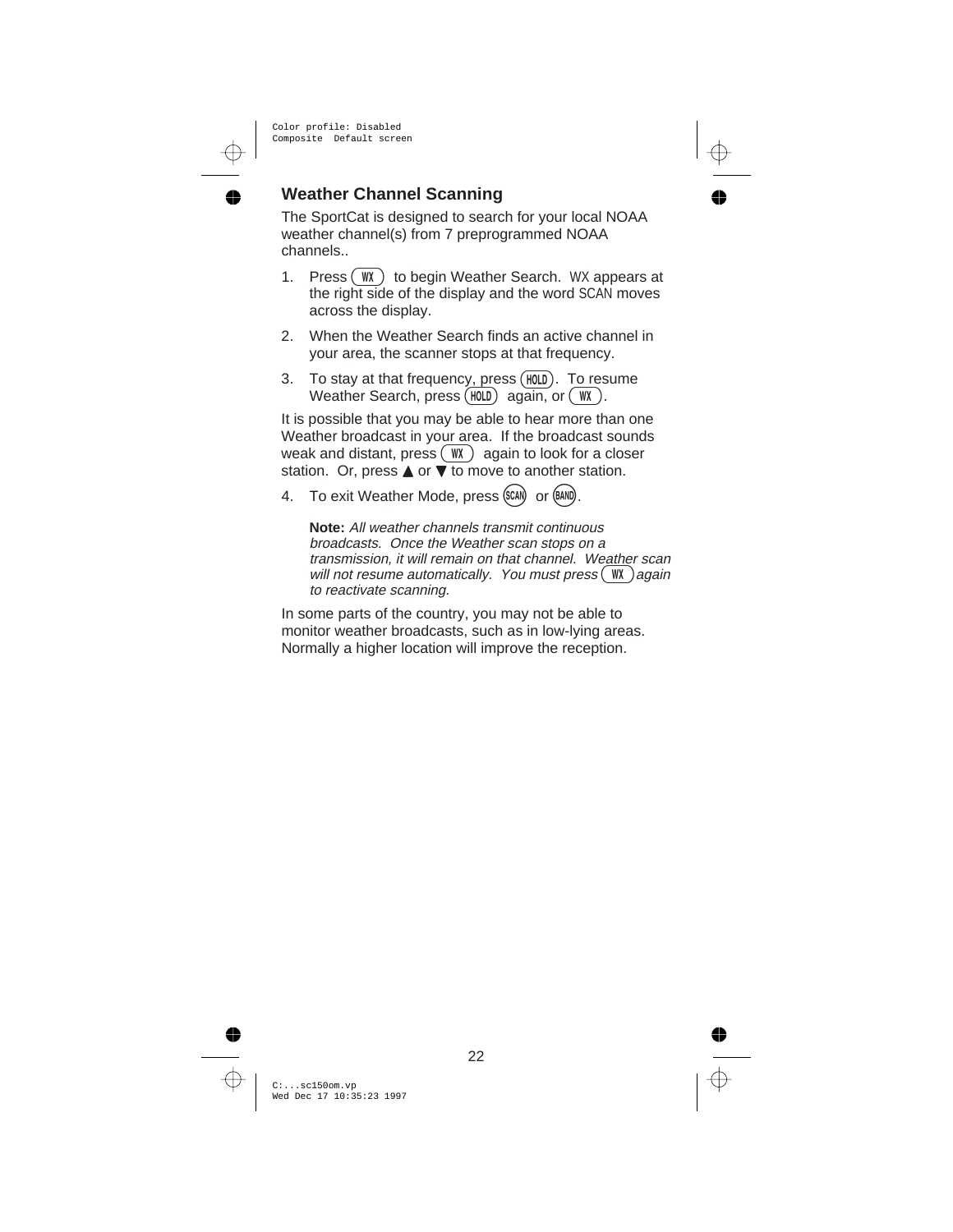# **Searching**

The SportCat has 12 Preprogrammed Search Bands. You can search any of these Bands to find desired frequencies if you do not have a Frequency Directory handy, or if new stations have been added since the Directory was published.

- 1. Press (BAND) to enter the SEARCH Mode. (SRCH appears on the bottom of the display.)
- 2. Press (BAND) repeatedly to cycle through the 12 Bands until you reach the one you want. (The cycle goes in only one direction.)
- 3. Wait for about 2 seconds and the SportCat will begin searching that Band. Or, press **A** to search forward, or  $\nabla$  to search backward.
- 4. During a Search, press (PRI) to activate TURBO SEARCH. This increases the Search Speed to 300 steps per second in those bands that have 5 kHz steps. (See the table on page for the Band Chart.) When you activate TURBO SEARCH, the SRCH indicator flashes. Press  $PR$  again to deactivate TURBO SEARCH.
- 5. Press  $(HOLD)$  at any time to stop the search on a  $f$ requency. Press  $(HOLD)$  again to resume searching.
- 6. When Search is stopped, you can press  $\triangle$  or  $\nabla$  to move up or down 1 frequency step. (See the table on page for the step size for each Band.)

### **Using DATA Skip.**

A scanner will normally stop on any transmission it receives. This means the SportCat will stop on Data signals and unmodulated transmissions. You can skip these frequencies during Search.

Press (DATA) to activate the DATA Skip feature. The DATA indicator appears on the display. To deactivate DATA Skip, press  $(DATA)$ . The **DATA** indicator disappears from the display.

The scanner may pause momentarily at an unwanted signal, but will resume searching in 2 or 3 seconds.

> **Note:** DATA Skip does not function on the AIR Band. The  $\overline{DATA}$  indicator will not appear on the display even if this feature is activated.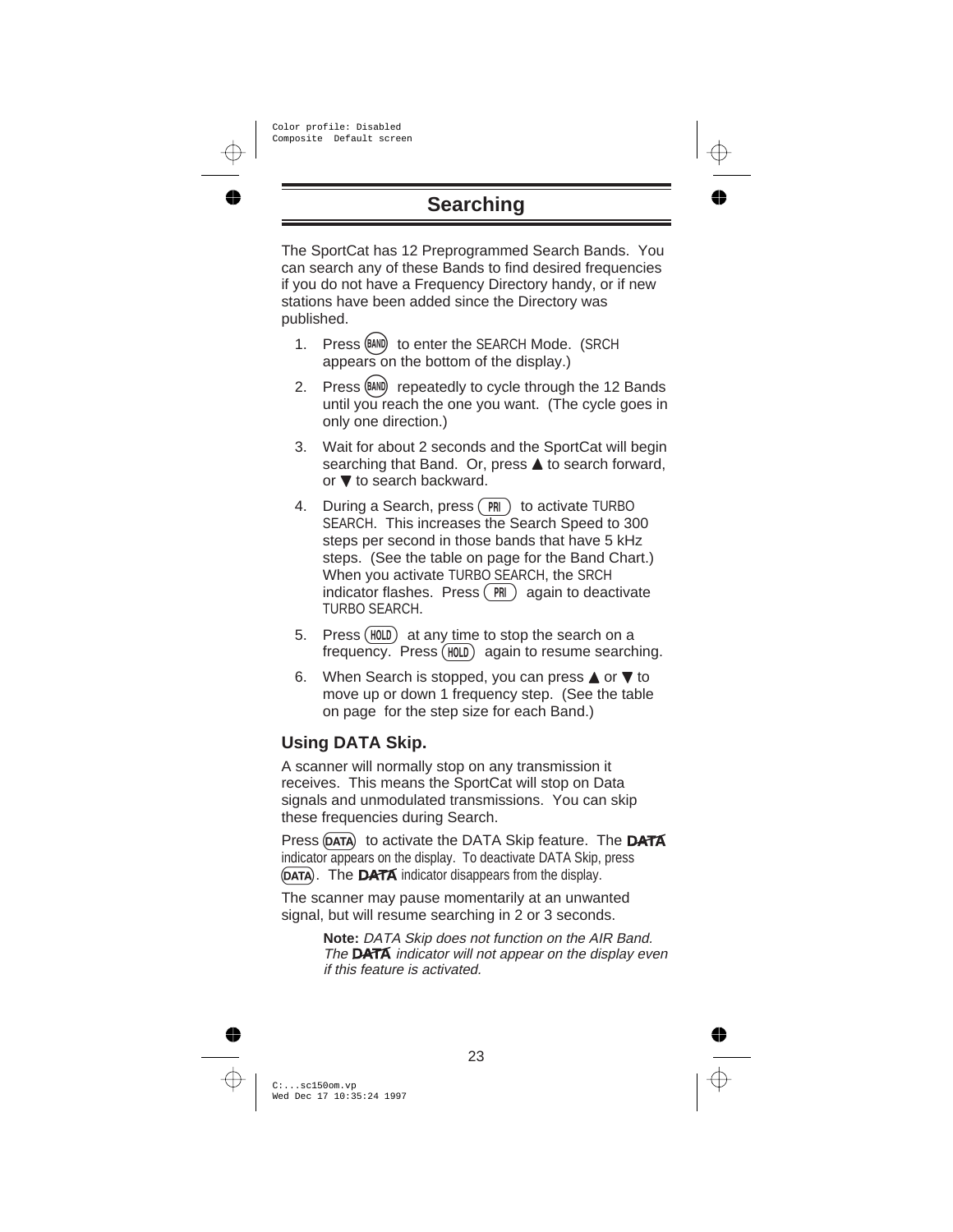### **Search Frequency Skip.**

The scanner may stop at certain frequencies during Search that you do not want to hear. You can program up to 100 Skip Frequencies into the SportCat. When the scanner stops at one of these frequencies during Search, press  $(\overline{10})$ . That frequency is now "memorized" and will be skipped during any Search. The scanner will then search to find other active frequencies.

#### **Sporting Event Search.**

Some sporting events do not have specific frequencies assigned to individuals or to specific stations. You can use the SEARCH Mode to find the active frequencies to program into the DIRECT ACCESS Channels. Your SportCat Frequency Guide lists the groups of frequencies for certain organizations or events. For example, there are over 25 frequencies listed for the USGA. Look for the organization or event you want to monitor. Then use Search to find the active frequencies, and program them into Channels 1 through 10. List the keys on the Memo Pad.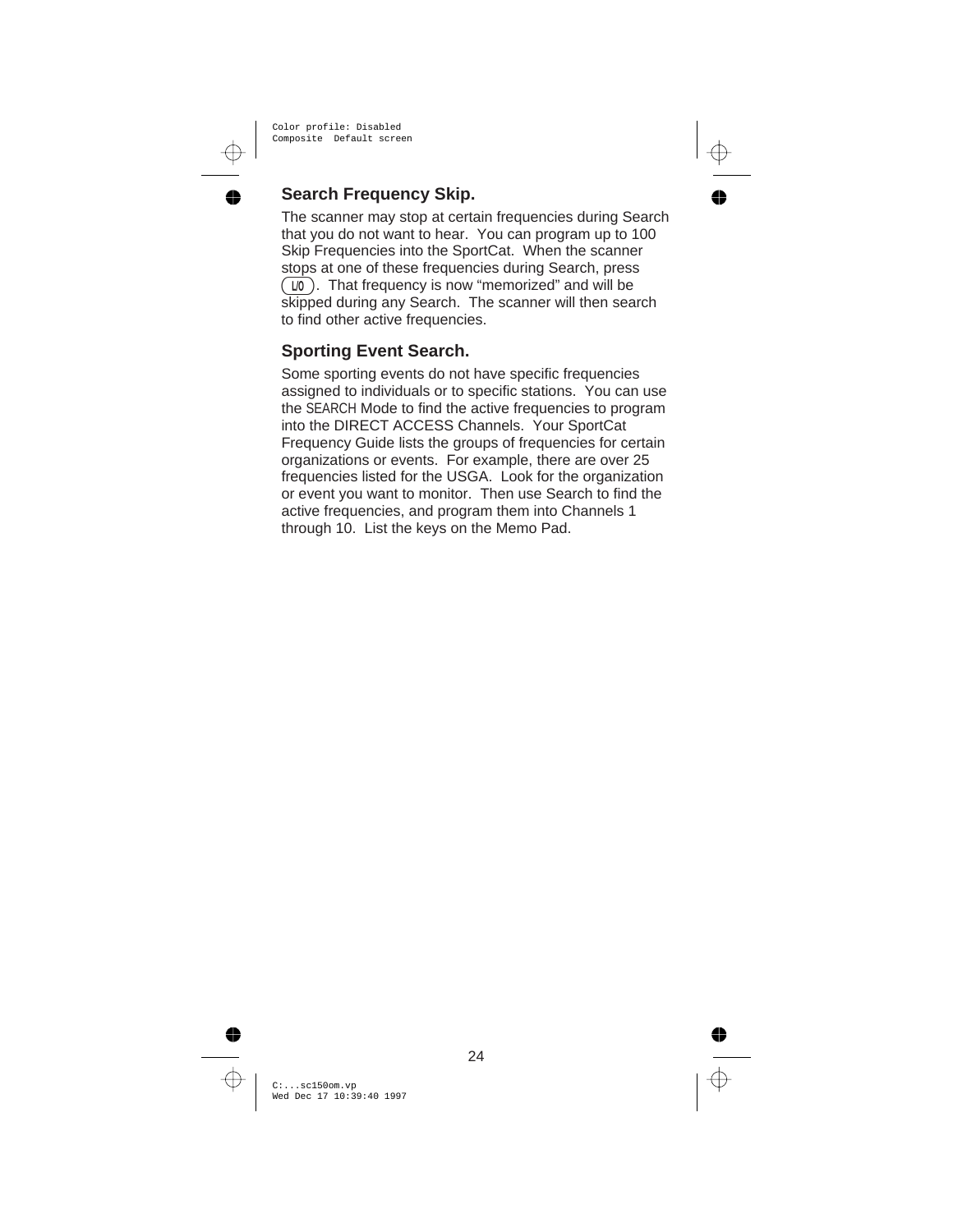## **Replacing the Battery Pack**

- 1. Turn the On-Off/Volume Control OFF.
- 2. Turn the scanner over so you are looking at the back. If the Belt clip is attached, remove it by taking out the two screws.



3. Press in on the ribbed area and slide the Battery Cover down and off.

- 4. Carefully unplug the Battery Back and lift it out of the case You may need to exert a slight pressure toward the top of the scanner as you slide the Battery Pack out of the case.
	- 5. Carefully plug in the new Battery Pack, observing the proper polarity. (The RED wire should be on the right as you plug it in.) Although the plug is keyed to reduce the chance of inserting it in wrong., make sure the wires are in the correct position before pushing it in all the way. DO NOT FORCE THE PLUG IN.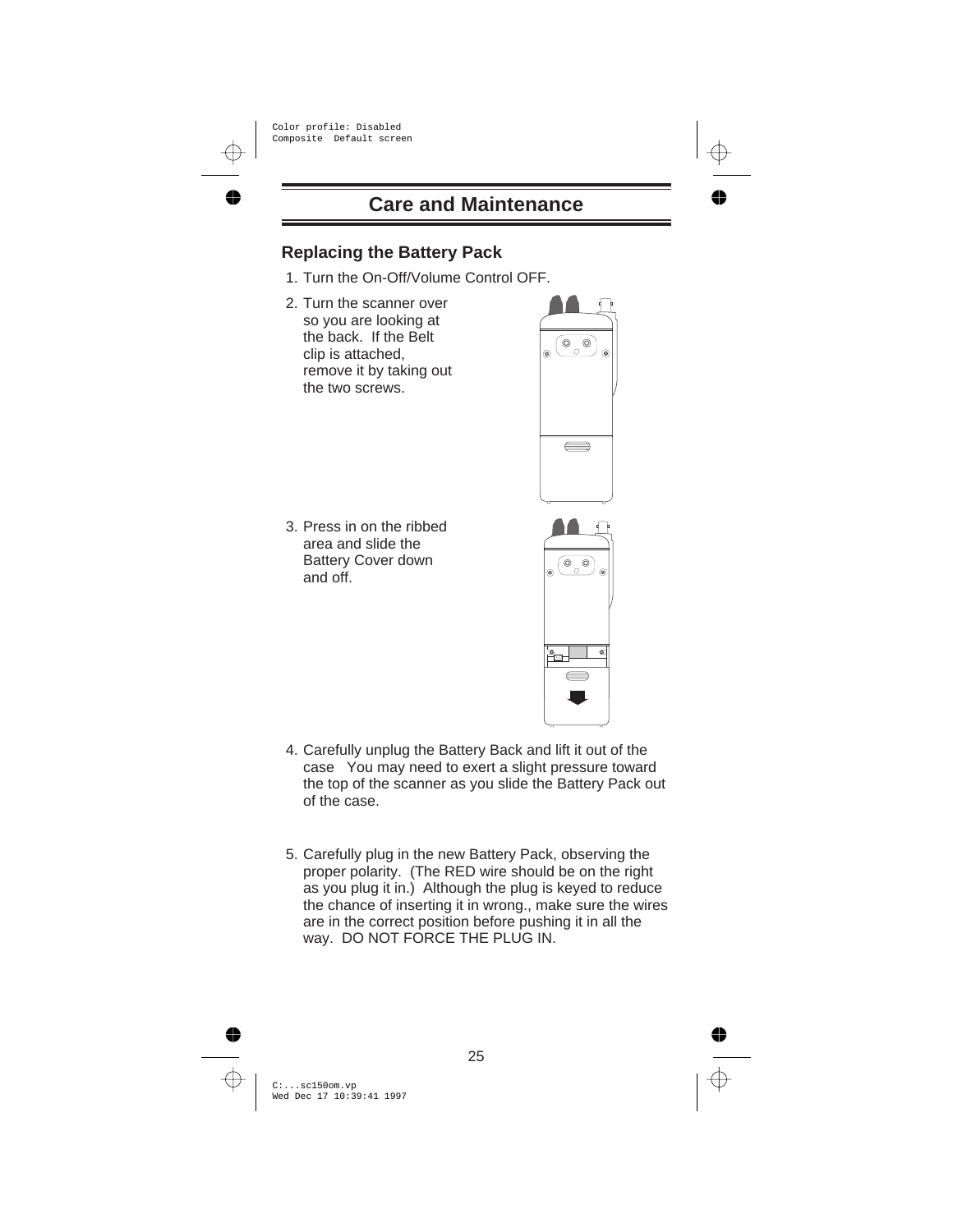6. Insert the Battery Pack by placing the bottom in the case first. Make sure it is seated within the case before replacing the Battery Cover.

7. Replace the Battery Cover by putting the two tabs in the corresponding opening and sliding it upward until it locks in place.



#### **Location**

- n If strong interference or electrical noise is received, relocate the scanner or its antenna away from the source of the noise. A higher elevation, if possible, may provide better reception.
- n Do not use the scanner in high-moisture environments such as the kitchen or bathroom.
- n Avoid placing the unit in direct sunlight or near heating elements or vents.
- n Do not plug the scanner into an outlet controlled by a wall switch as prolonged periods without power will cause scanner memory loss.

#### **Cleaning**

- nDisconnect the power to the unit before cleaning.
- nClean the outside of the scanner with a mild detergent.
- n To prevent scratches, do not use abrasive cleaners or solvents. Be careful not to rub the LCD window.
- nDo not use excessive amounts of water.

### **Repairs**

Do not attempt any repair. The scanner contains no serviceable parts. Contact the Uniden Customer Service Center or take it to a qualified repair technician.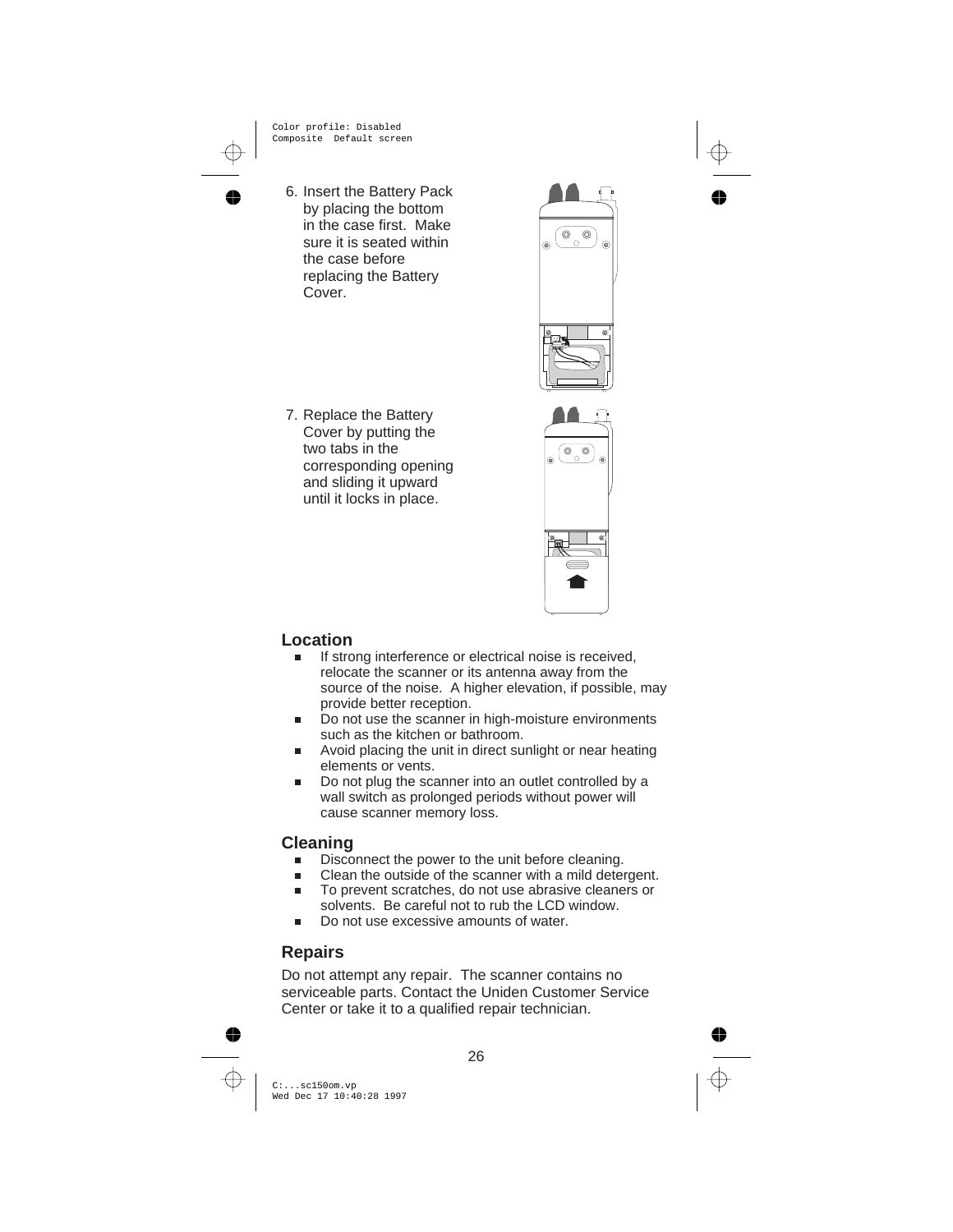## **Birdies**

All scanners are subject to receiving undesired signals or birdies. If your scanner stops during SEARCH Mode and no sound is heard, it may be receiving a birdie. Birdies are internally generated signals inherent in the electronics of the scanner. Use the Search Skip feature to skip the unwanted frequencies.

### **Proper Care of Your Scanner**

Use only the AC Adapter/Charger that came with your scanner.

Do not leave the AC Adapter/Charger plugged in for long periods.

Avoid placing the scanner in direct sunlight or near heating elements or vents.

Also, do not subject the scanner to continuous sub-zero temperatures. If the scanner is exposed to temperatures below -5°F or above 140°F, the liquid crystal display may temporarily cease to function properly, or can become permanently damaged.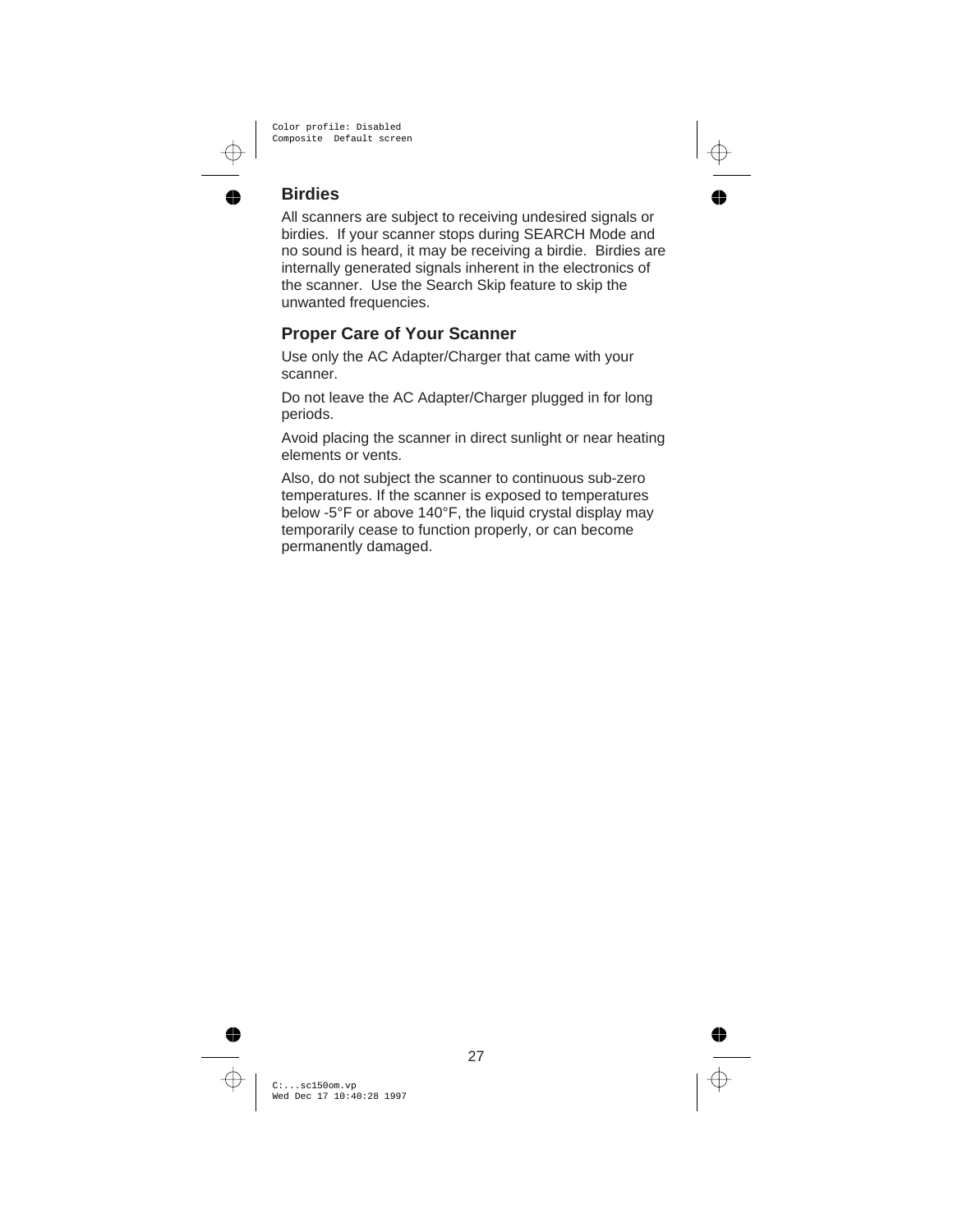# **Optional Accessories and Replacement Parts**

The following optional accessories and replacement parts for your SportCat are available from your local Uniden Dealer or through the Uniden Customer Service Center by calling: (317) 842-2483, 8:00 AM to 5:00 PM EST, Monday through Friday.

| ITEM                                                          | <b>PART NO.</b> |
|---------------------------------------------------------------|-----------------|
| <b>Spare Battery Pack</b>                                     | BP-180          |
| Replacement Rubber Antenna                                    | AT-218          |
| Earphone                                                      | EP-009          |
| AC Adapter/Charger                                            | AD-70U          |
| <b>Black Leather Carrying Case</b>                            | LC-150B         |
| Yellow Leather Carrying Case                                  | LC-150Y         |
| Straight Cigarette Lighter Power Cord (fused)                 | UA-502          |
| Coiled Cigarette Lighter Power Cord (fused)                   | UA-502A         |
| Belt Clip with 2 screws                                       | <b>BCK-150</b>  |
| Pack of Direct Channel Memo Pads with<br><b>Plastic Cover</b> | MPK-150         |
| <b>SportCat Sports Frequency Guide</b>                        | FB-150          |
| <b>SportCat Operating Guide</b>                               | OMSC150         |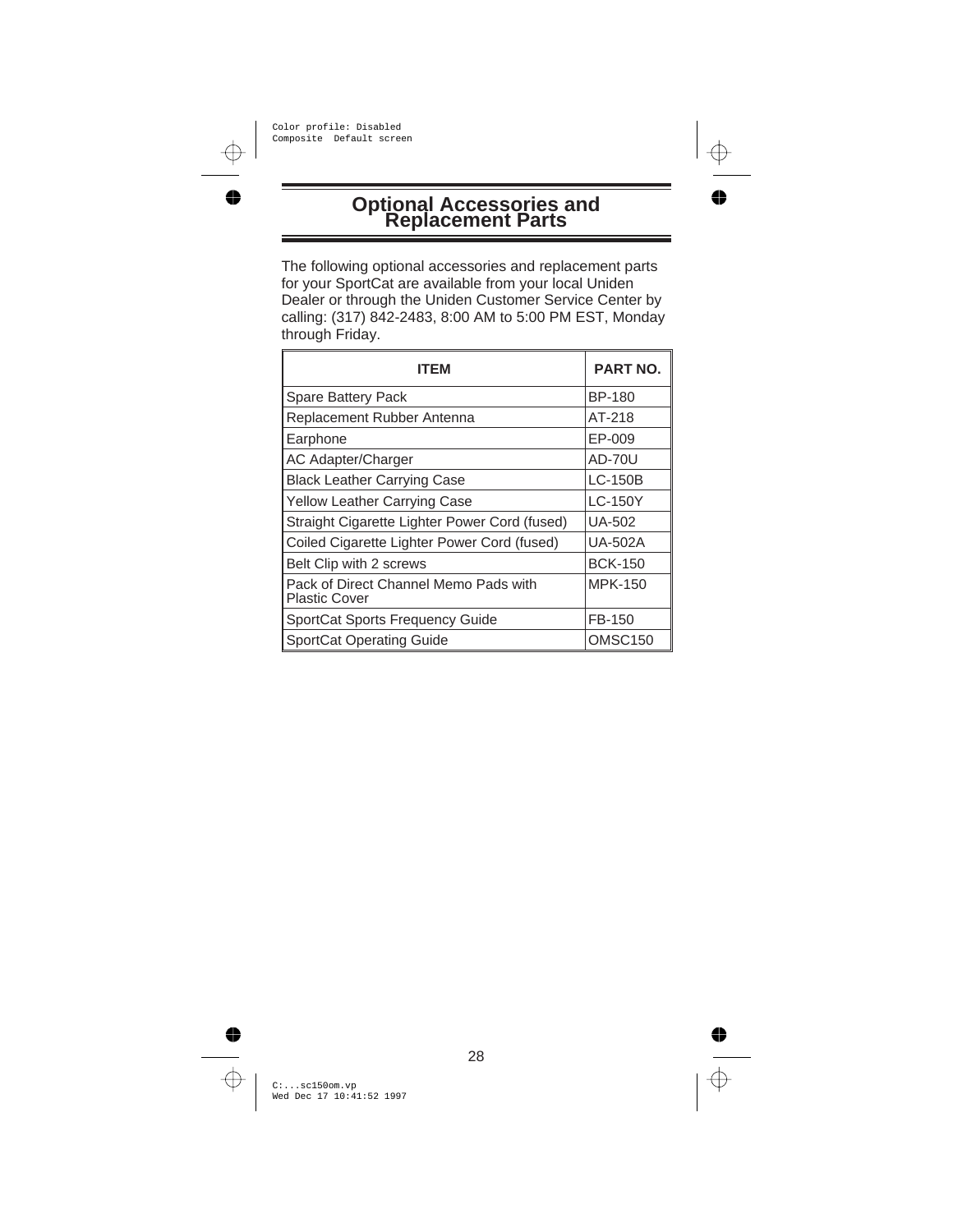# **Troubleshooting**

If your SportCat is not performing properly, try the steps listed below.

| <b>PROBLEM</b>      | <b>SOLUTION</b>                                                                                          |
|---------------------|----------------------------------------------------------------------------------------------------------|
| Scanner won't work. | Check the power connections.                                                                             |
|                     | Check the volume and squelch.                                                                            |
|                     | Make sure the power switch is<br>turned on.                                                              |
| Improper reception. | Check the antenna connection.                                                                            |
|                     | You may be in a fringe area.<br>Reposition the scanner.                                                  |
| Scan won't stop.    | Adjust the Squelch Control.                                                                              |
|                     | Check the antenna connection.                                                                            |
|                     | It is possible that none of the<br>programmed frequencies are<br>active at the time. Try Band<br>Search. |
| Scan won't start.   | Make sure there are some<br>programmed channels.                                                         |
|                     | Adjust the Squelch Control.                                                                              |
| Search won't start. | Adjust the Squelch Control.                                                                              |
| Keypad won't work.  | Check the Keypad Lock.                                                                                   |

If you still cannot get satisfactory results and want additional information, or to return the unit for service, please call or write the Uniden Parts and Service Division. The address and phone number are listed in the Warranty (at the end of this manual).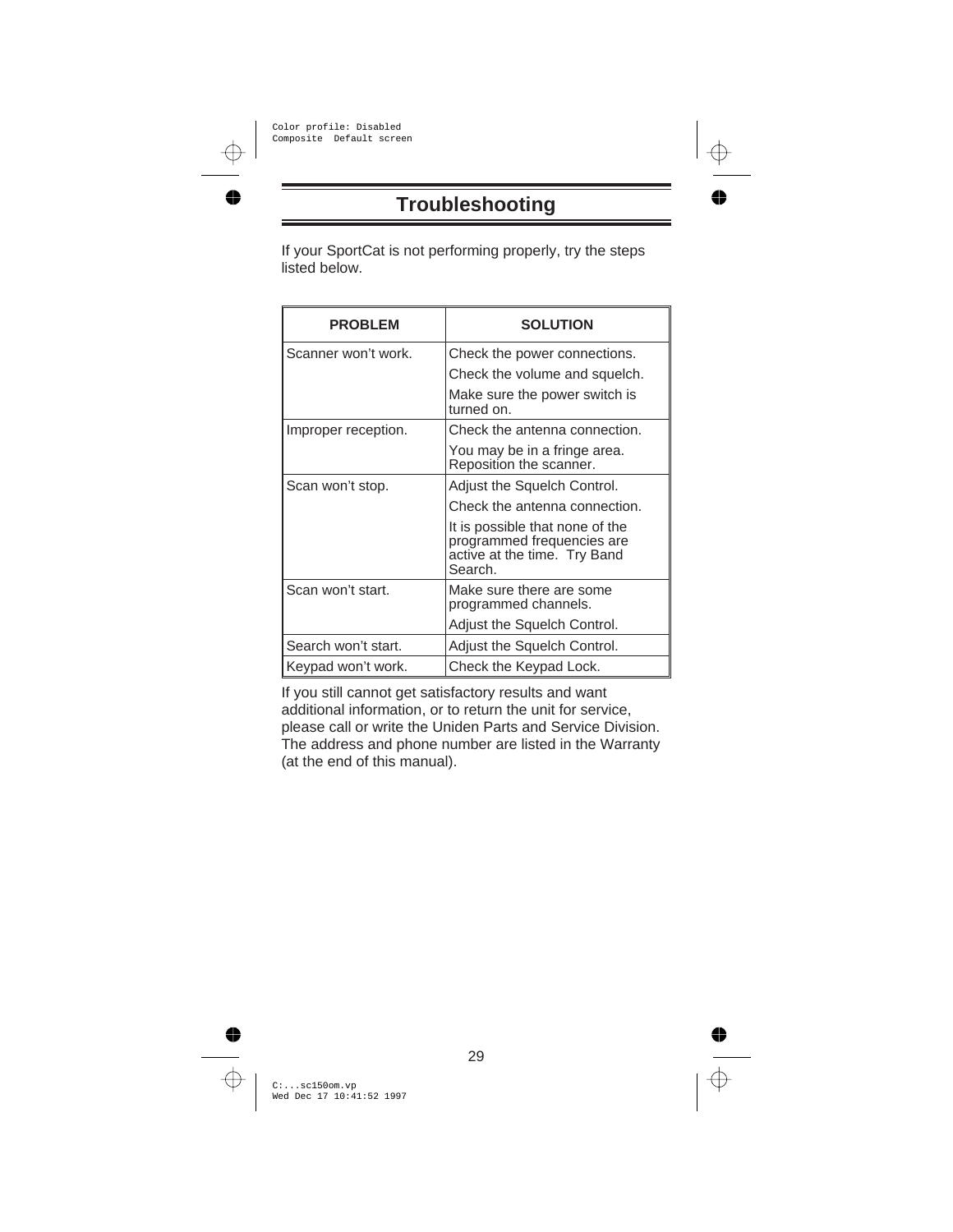## **Technical Specifications**

|                                                         | <b>Receiver Type: Triple Conversion Superheterodyne</b>                                                                                              |            |  |  |
|---------------------------------------------------------|------------------------------------------------------------------------------------------------------------------------------------------------------|------------|--|--|
| Channels:                                               | 100                                                                                                                                                  |            |  |  |
| Banks:                                                  | Total 10 Banks                                                                                                                                       |            |  |  |
|                                                         | 10 Channels each                                                                                                                                     |            |  |  |
| WX:                                                     | 7 Programmed Channels (All NOAA Weather<br>Service)                                                                                                  |            |  |  |
| Search Bands: 12 Preprogrammed Search bands (NFM or AM) |                                                                                                                                                      |            |  |  |
| <b>Frequency Range</b>                                  | <b>Steps</b>                                                                                                                                         | Mode       |  |  |
| 29.0-29.7 Mhz                                           | $5$ kHz                                                                                                                                              | <b>NFM</b> |  |  |
| 29.7-50.0 Mhz                                           | 5 kHz                                                                                                                                                | NFM        |  |  |
| 50.0-54.0 Mhz                                           | $5$ kHz                                                                                                                                              | NFM        |  |  |
| 108-137 Mhz                                             | $12.5$ kHz                                                                                                                                           | AM         |  |  |
| 137-144 Mhz                                             | 5 kHz                                                                                                                                                | <b>NFM</b> |  |  |
| 144-148 Mhz                                             | $5$ kHz                                                                                                                                              | <b>NFM</b> |  |  |
| 148-174 Mhz                                             | 5 kHz                                                                                                                                                | <b>NFM</b> |  |  |
| 406-420 Mhz                                             | 12.5 kHz                                                                                                                                             | <b>NFM</b> |  |  |
| 420-450 Mhz                                             | 12.5 kHz                                                                                                                                             | <b>NFM</b> |  |  |
| 450-470 Mhz                                             | 12.5 kHz                                                                                                                                             | <b>NFM</b> |  |  |
| 470-512 Mhz                                             | 12.5 kHz                                                                                                                                             | <b>NFM</b> |  |  |
| 806-956 Mhz                                             | $12.5$ kHz                                                                                                                                           | NFM        |  |  |
| <b>Scan Rate:</b>                                       | 100 channels per sec. (Turbo SCAN Mode)                                                                                                              |            |  |  |
| Search Rate:                                            | 100 steps per sec. (Normal SEARCH Mode)<br>300 steps per sec. (TURBO SEARCH Mode)                                                                    |            |  |  |
| <b>Scan Delay:</b>                                      | 2 seconds                                                                                                                                            |            |  |  |
| <b>Audio Output:</b>                                    | 180 mW nominal into $8\Omega$ internal speaker<br>38 mW nominal into $32\Omega$ stereo headphones<br>9 mW nominal into 64 $\Omega$ supplied earphone |            |  |  |
| Antenna:                                                | Rubber antenna included                                                                                                                              |            |  |  |
| <b>Operating</b>                                        |                                                                                                                                                      |            |  |  |
| Temperature:                                            | - 20°C (- 4°F) to +60°C (+140°F)                                                                                                                     |            |  |  |
| Size:                                                   | 2-1/2" (W) x 1-3/4" (H) x 12-1/4" (H)                                                                                                                |            |  |  |
|                                                         | (with antenna attached)                                                                                                                              |            |  |  |
| Weight:                                                 | $0.77$ lb.                                                                                                                                           |            |  |  |
| Power                                                   |                                                                                                                                                      |            |  |  |
|                                                         | Requirements: 4.8V DC (internal battery or AC Adapter/Charger)                                                                                       |            |  |  |

Certified in accordance with FCC Rules and Regulations Part 15 Subpart C as of date of manufacture.

Features, specifications, and availability of optional accessories are all subject to change without notice.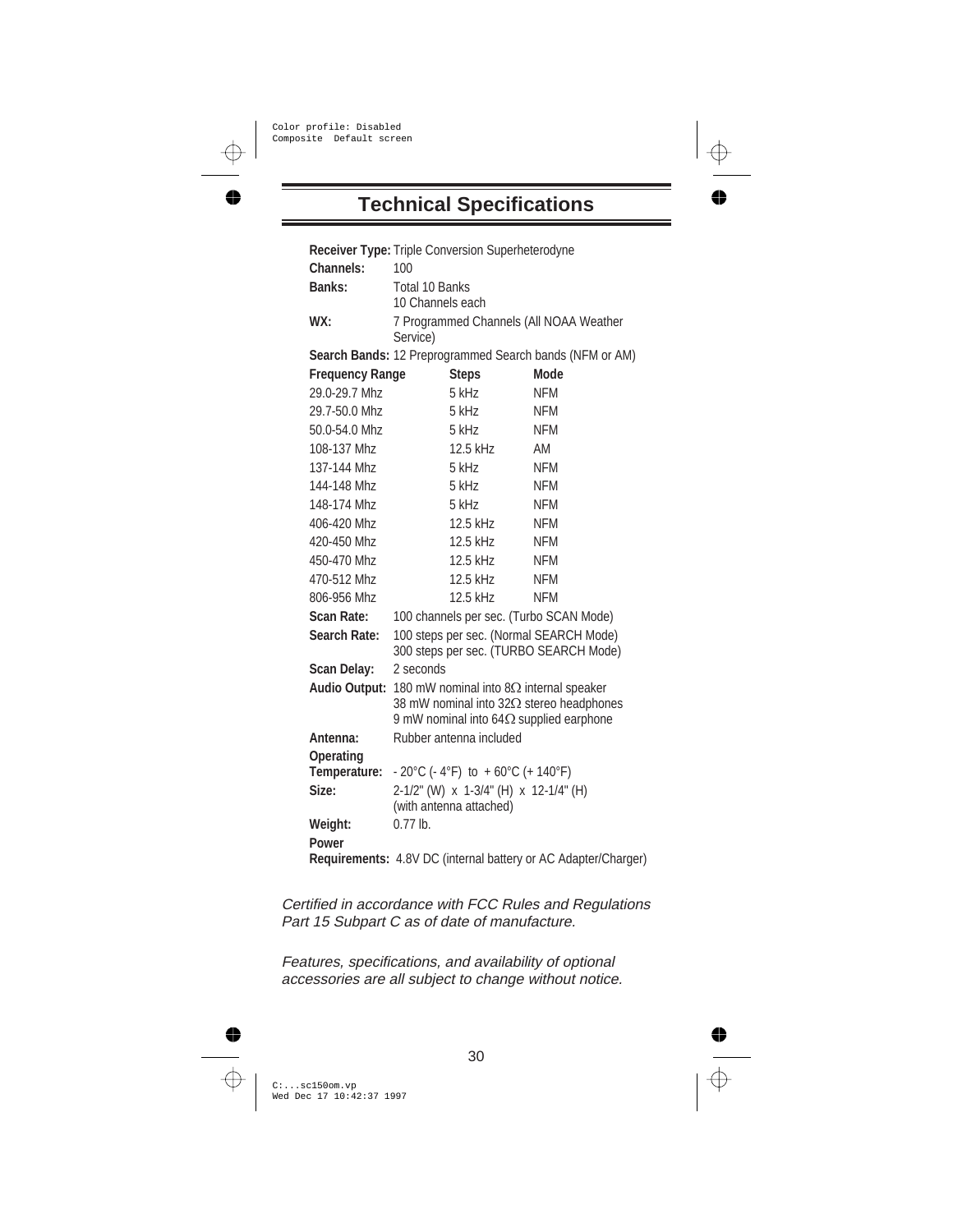# SPORTCAT<sup>-</sup>



**SC150**

**100-Channel Programmable Twin Turbo Hand-Held Sports Scanner**

## **OPERATING GUIDE**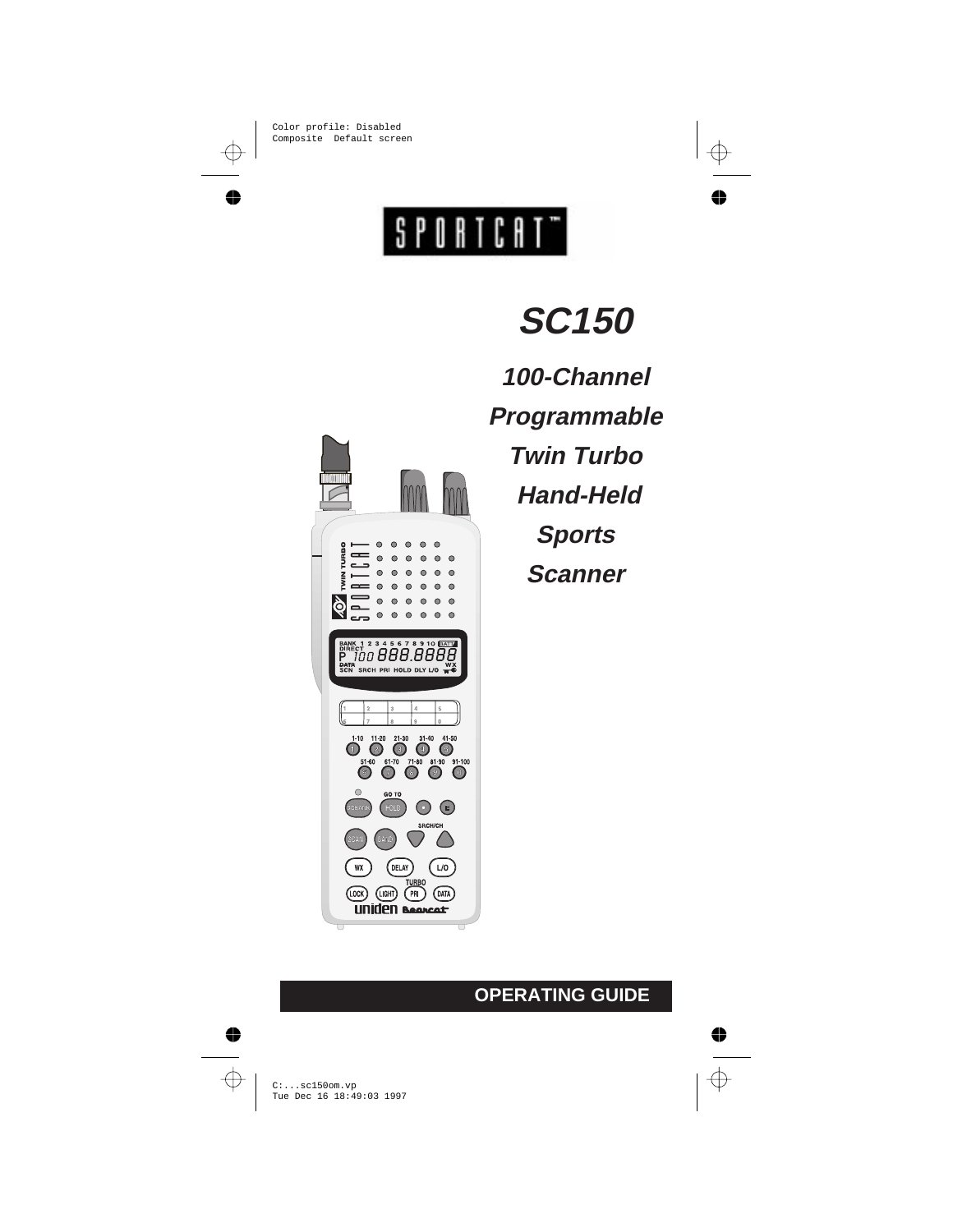# **PRECAUTIONS**

Before you use this scanner, please read and observe the following:

#### n **WARNING!**

Uniden **DOES NOT** represent this unit to be waterproof. To reduce the risk of fire or electrical shock, **DO NOT** expose this unit to rain or moisture.

#### **n IMPORTANT!**

Be sure to use only the supplied earphone, or a stereo headset of the proper impedance (32 $\Omega$ ). Use of an incorrect earphone or stereo headset may be potentially hazardous to your hearing.

#### n **WARNING:**

Set the Volume to a comfortable audio level coming from the speaker before plugging in the supplied earphone or a stereo headset of the proper impedance (32Ω). Otherwise you might experience some discomfort or possible hearing damage if the Volume suddenly becomes too loud because of the Volume Control or Squelch Control setting. This may be particularly true of the type of earphone that is placed in the ear canal.

#### **NICKEL-CADMIUM BATTERY WARNING**

- **·** This equipment contains a Nickel-Cadmium Battery.
- **·** Cadmium is a chemical known to the State of California to cause cancer.
- **·** The Nickel-Cadmium Battery contained in this equipment may explode if disposed of in a fire.
- **· Do not** short circuit the battery.
- **· Do not** charge the Nickel-Cadmium Battery used in this equipment with any other AC Adapter/Charger other than the one designed to charge this battery (AD-70U). Using another charger may damage the battery, or cause the battery to explode.

#### n **Nickel-Cadmium Battery Disposal**

Nickel-Cadmium Batteries Must Be Disposed Of Properly. Read the Nickel-Cadmium Battery Disposal package insert for important information.

Uniden® and Bearcat® are registered trademarks of Uniden America Corporation.

Sportcat™ is a trademark of Uniden America Corporation.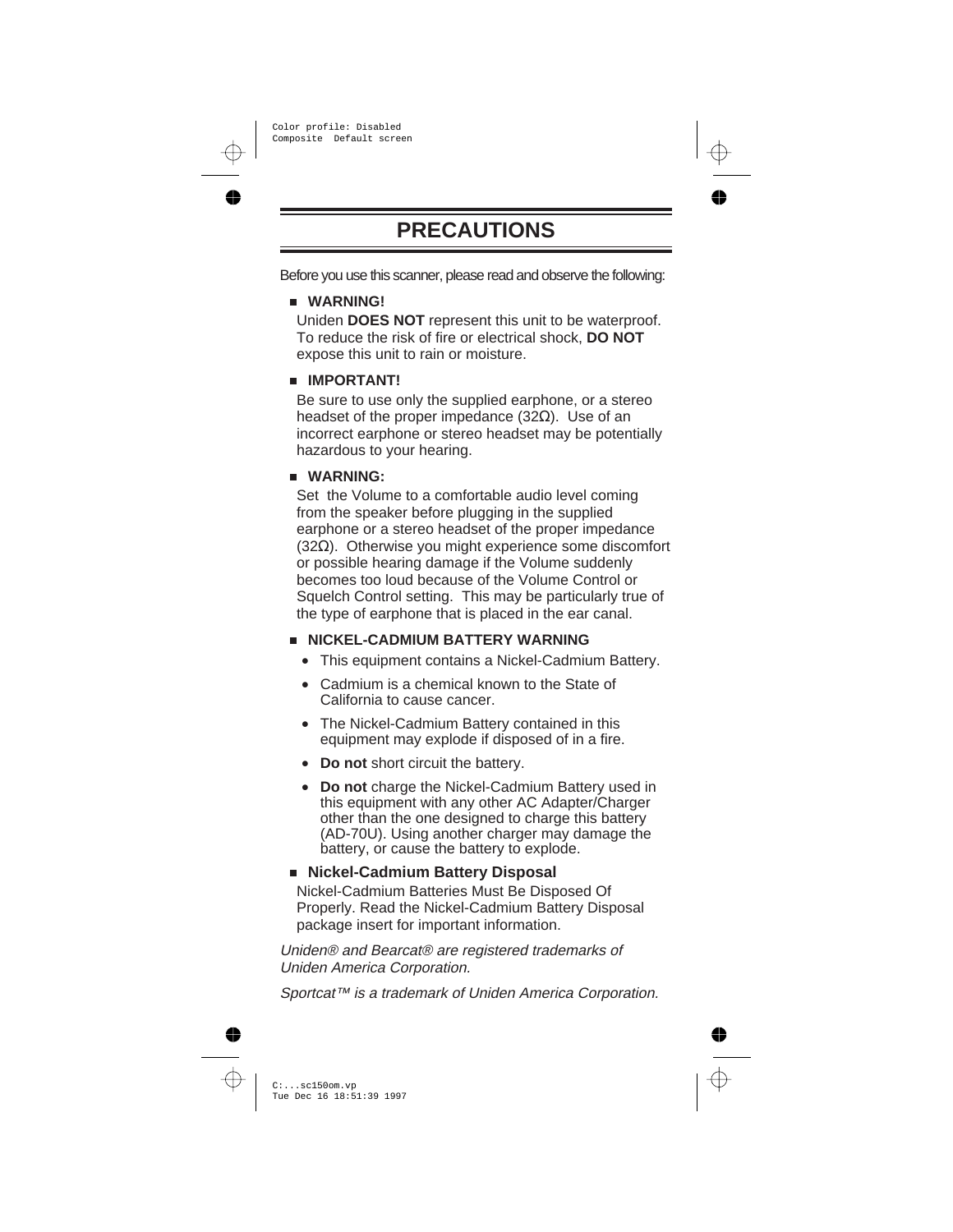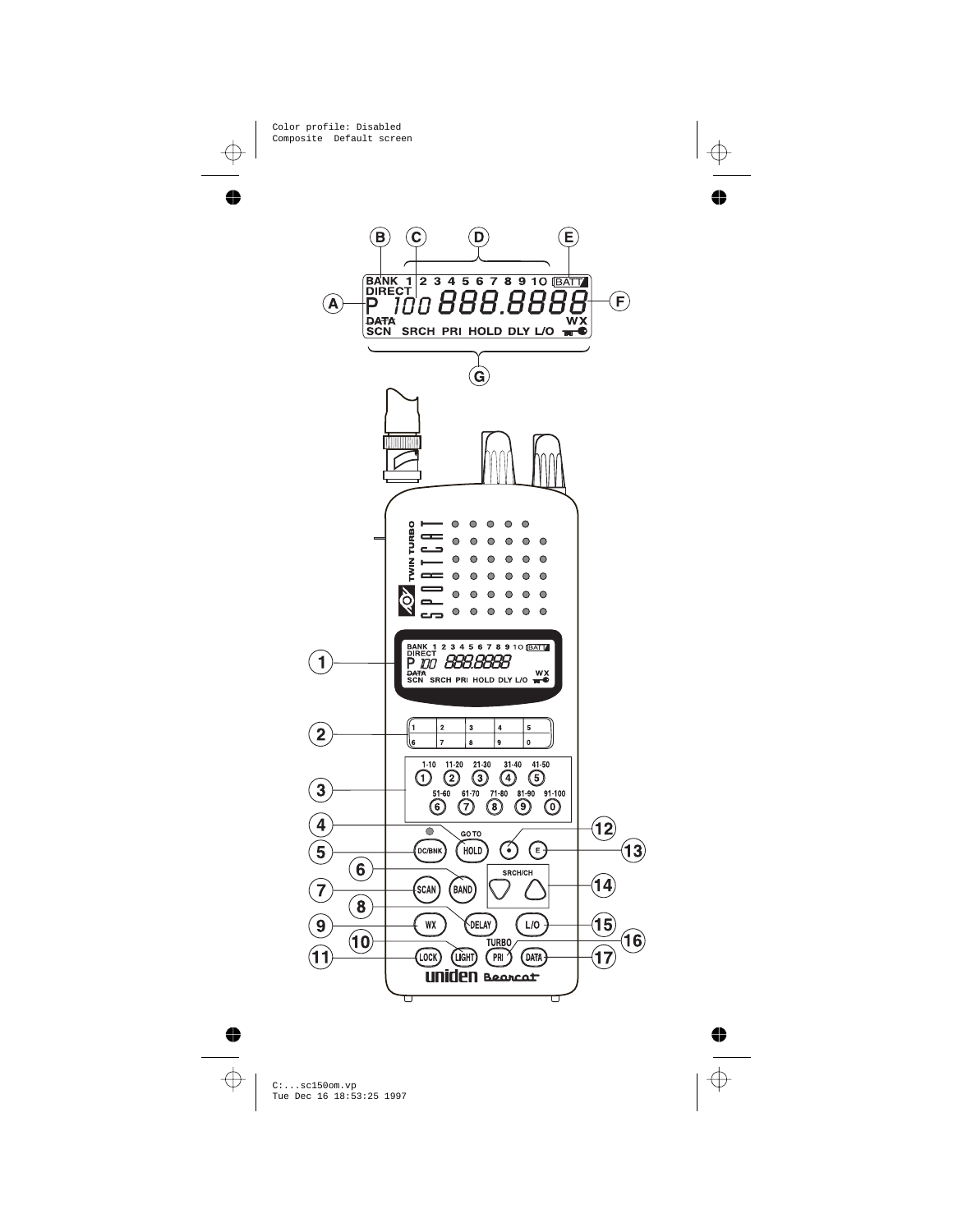## **One Year Limited Warranty**

**WARRANTOR:** UNIDEN AMERICA CORPORATION ("Uniden") **ELEMENTS OF WARRANTY:** Uniden warrants, for one year, to the original retail owner, this Uniden Product to be free from defects in materials and craftsmanship with only the limitations or exclusions set out below.

**WARRANTY DURATION:** This warranty to the original user shall terminate and be of no further effect 12 months after the date of original retail sale. The warranty is invalid if the Product is (A) damaged or not maintained as reasonable or necessary, (B) modified, altered, or used as part of any conversion kits, subassemblies, or any configurations not sold by Uniden, (C) improperly installed, (D) serviced or repaired by someone other than an authorized Uniden service center for a defect or malfunction covered by this warranty, (E) used in any conjunction<br>with equipment or parts or as part of any system not manufactured<br>by Uniden, or (F) installed or programmed by anyone other than as<br>detailed by the Operatin

**STATEMENT OF REMEDY:** In the event that the product does not conform to this warranty at any time while this warranty is in effect, warrantor will repair the defect and return it to you without charge for parts, service, or any other cost (except shipping and handling)<br>incurred by warrantor or its representatives in connection with the<br>performance of this warranty. THE LIMITED WARRANTY<br>FORTH ABOVE IS THE SOLE AND ENTIRE EXCLUDES ALL OTHER WARRANTIES OF ANY NATURE WHATSOEVER, WHETHER EXPRESS, IMPLIED OR ARISING BY OPERATION OF LAW, INCLUDING, BUT NOT LIMITED TO ANY IMPLIED WARRANTIES OF MERCHANT ABILITY OR FITNESS FOR A PARTICULAR PURPOSE. THIS WARRANTY DOES NOT COVER OR PROVIDE FOR THE REIMBURSEMENT OR PAYMENT OF INCIDENTAL OR CONSEQUENTIAL DAMAGES. Some states do not allow this exclusion or limitation of incidental or consequential damages so the above limitation or exclusion may not apply to you.

**LEGAL REMEDIES:** This warranty gives you specific legal rights, and you may also have other rights which vary from state to state. This warranty is void outside the United States of America.

**PROCEDURE FOR OBTAINING PERFORMANCE OF**

**WARRANTY:** If, after following the instructions in this Operating Guide you are certain that the Product is defective, pack the Product carefully (preferably in its original packaging). Include evidence of original purchase and a note describing the defect that has caused you to return it, The Product should be shipped freight prepaid by traceable means, or delivered, to warrantor at:

**Uniden America Corporation Parts and Service Division 4700 Amon Carter Blvd. Ft. Worth, TX 76155 1-800-297-1023; Mon-Fri; 8am-5pm Central**